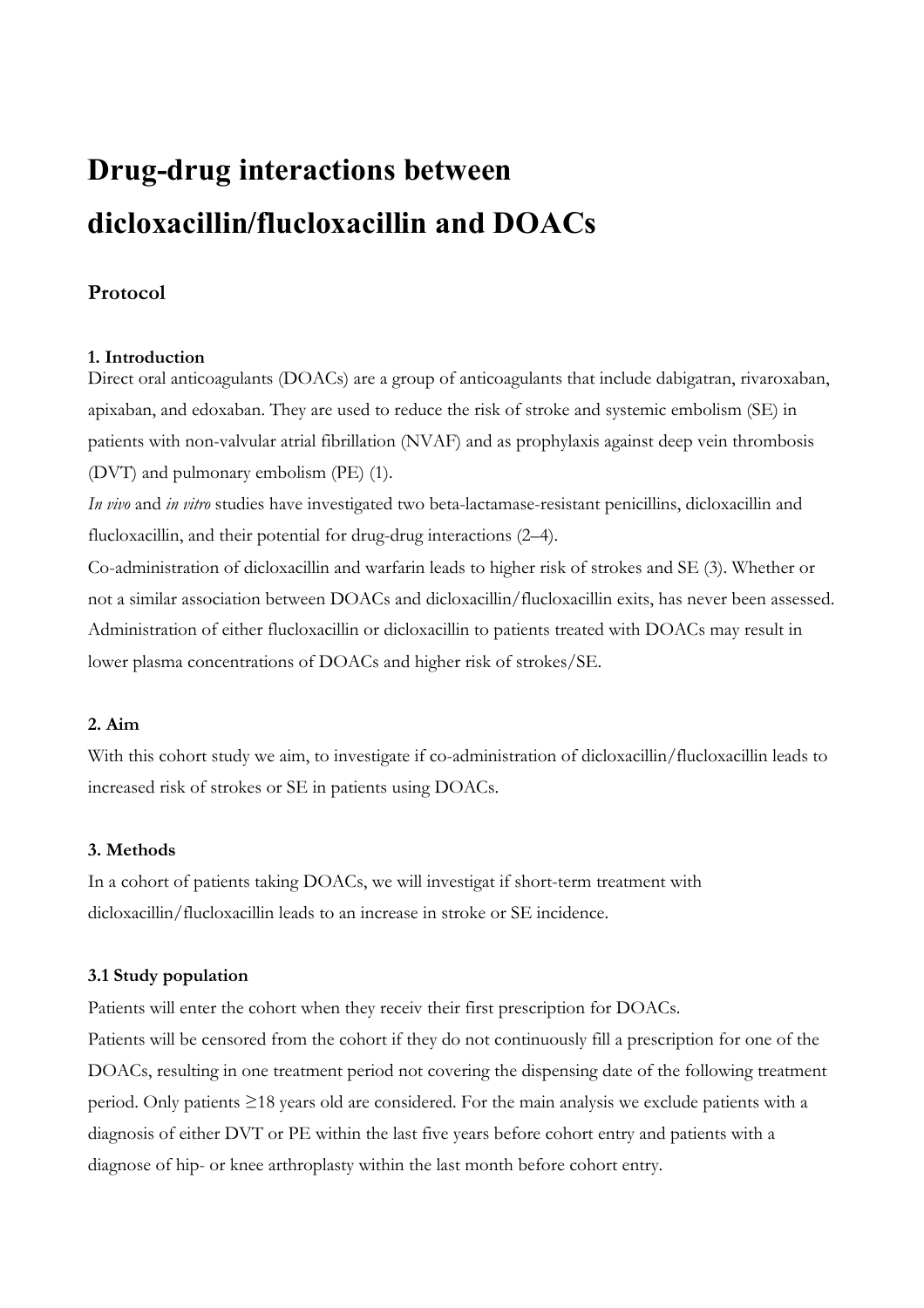Patients will be censored from the cohort if they have a dispensing of > 200 capsules of dicloxacillin/flucloxacillin at one occasion or receiving an osteomyelitis or endocarditis diagnosis, experiencing an outcome, death, emigration, end of study period, filled a prescription for Vitamin K antagonists (VKA) or stop filling prescriptions for DOACs (defined as one treatment period of DOACs not cover the dispensing date of the following prescription). Patients can enter the cohort if they at a later point fill a new prescription for DOACs or return to Denmark or the Netherlands after emigration.

#### **3.2 Exposure**

From the cohort of patients using DOACs, we compare the incidence of stroke and SE in patients receiving dicloxacillin/flucloxacillin to patients receiving phenoxymethylpenicillin and to patients not ingesting any antibiotics, defined as no antibiotic use 30 days before cohort entry. The group ingesting phenoxymethylpenicillin is included to control for the possible unknown effect from the infection itself. We look at patients using DOACs from 2012 to 2020.

#### **3.3 Data sources**

This study is based on secondary data collection.

We will perform the register-based study with flucloxacillin in the Netherlands and the study with dicloxacillin in Denmark. We will also analyze flucloxacillin in Denmark, however; this is only a supplementary analysis as only few patients are treated with flucloxacillin in Denmark. We use the Danish population-based health registers to create a cohort of patients using DOACS from 2012 to 2020. Hospital-based diagnoses are acquired to elucidate the treatment indication for DOACs and are obtained from the Danish National Patient register (5).

Time for dicloxacillin/flucloxacillin prescription fill is determined using The Danish Prescription Register (6). To link data between registries we use the unique Danish Civil Registration Number (CPR) (7).

In the Netherlands we use the Dutch PHARMO network (8) to create a similar cohort of patients using DOACs in the same period. The PHARMO network contains hospital diagnostic data in ICD-10 codes and prescription claims data in ATC-codes.

#### **3.4 Follow-up**

In this study we investigated the effect on short-term dicloxacillin/flucloxacillin treatment (typically 7- 10 days). The investigational period started at day 5 and ended at day 20, based on a former study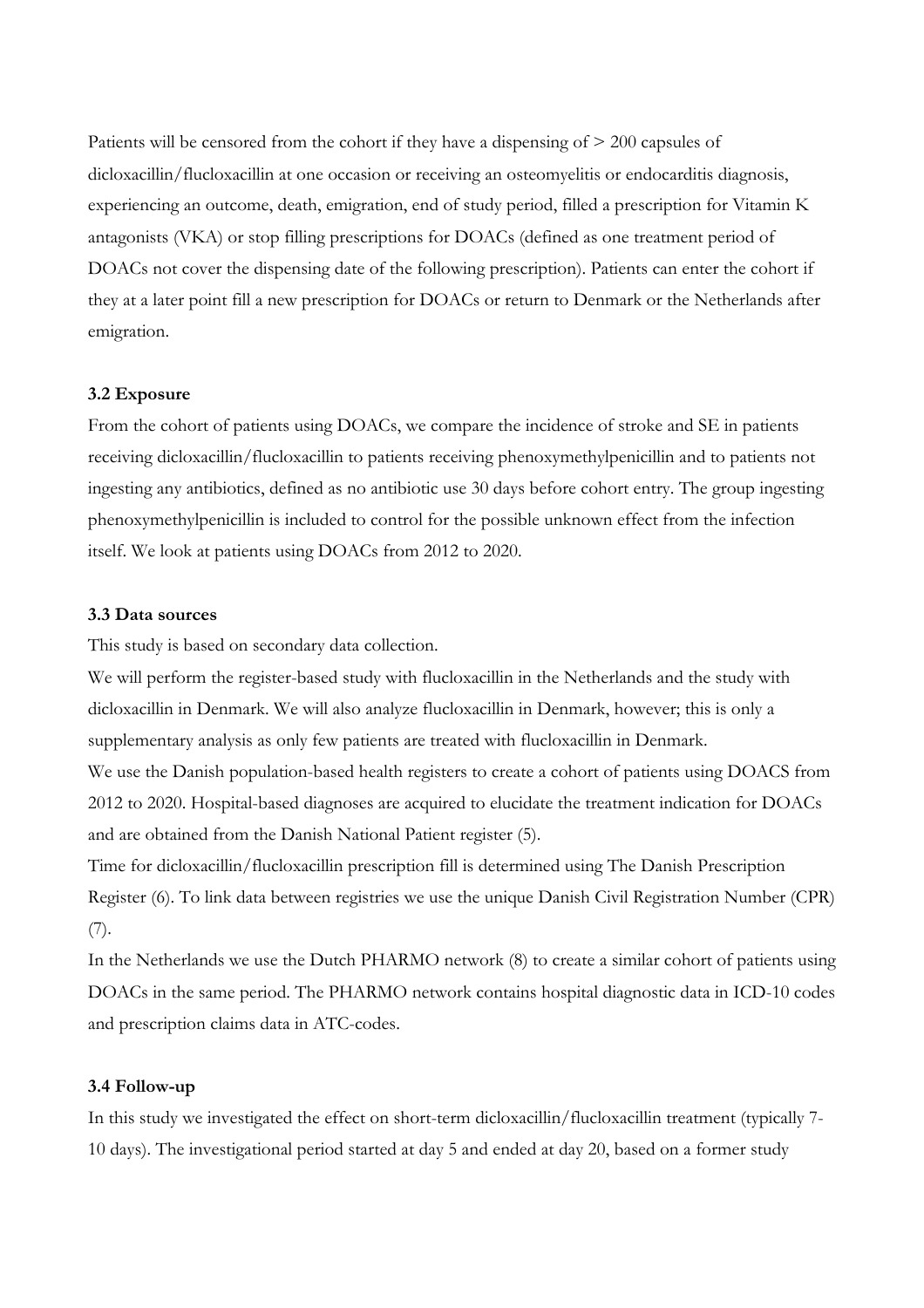investigating the time for rifampicin to achieve induction and time after rifampicin treatment to achieve de-induction on CYP3A4 (9).

In the untreated group, the exposure period is assigned randomly to each patient in the cohort and lasts 20 days. Untreated episodes that begin within the first 20 days after dicloxacillin/flucloxacillin or phenoxymethylpenicillin start are excluded.

# **3.5 Outcomes**

#### **3.5.1 Primary outcome**

To estimate the hazard ratios (HR) for the four DOACs with a 95% CI comparing the group treated with dicloxacillin/flucloxacillin vs. group treated with phenoxymethylpenicillin, and vs. no treatment with antibiotics.

#### **3.5.2 Secondary outcomes**

1. Number needed to treat for one additional patient to be harmed (NNTH)

2. Subgroup analysis (age, sex, or intake of dicloxacillin or flucloxacillin)

3. Extend the follow-up period from 5-20 days to 5-30 days

4. Subgroup analysis excluding patients with a history of diabetes, prior use of dicloxacillin/flucloxacillin, use of other antibiotics (ATC: J01) within 30 days prior to index date, hospitalization within 10 days prior to the index date and concomitant use of any of the drugs mentioned in the propensity score matching (section 3.7.1).

5. Analyze if indication for DOAC treatment has any influence

6. Performing a self-controlled case-crossover study, where patients experiencing an outcome worked as their own control and contributed with data for both the exposed and unexposed follow-up time.

#### **3.6 Statistical analysis**

We will describe the cohort using descriptive analysis.

# **3.6.1 Main analysis**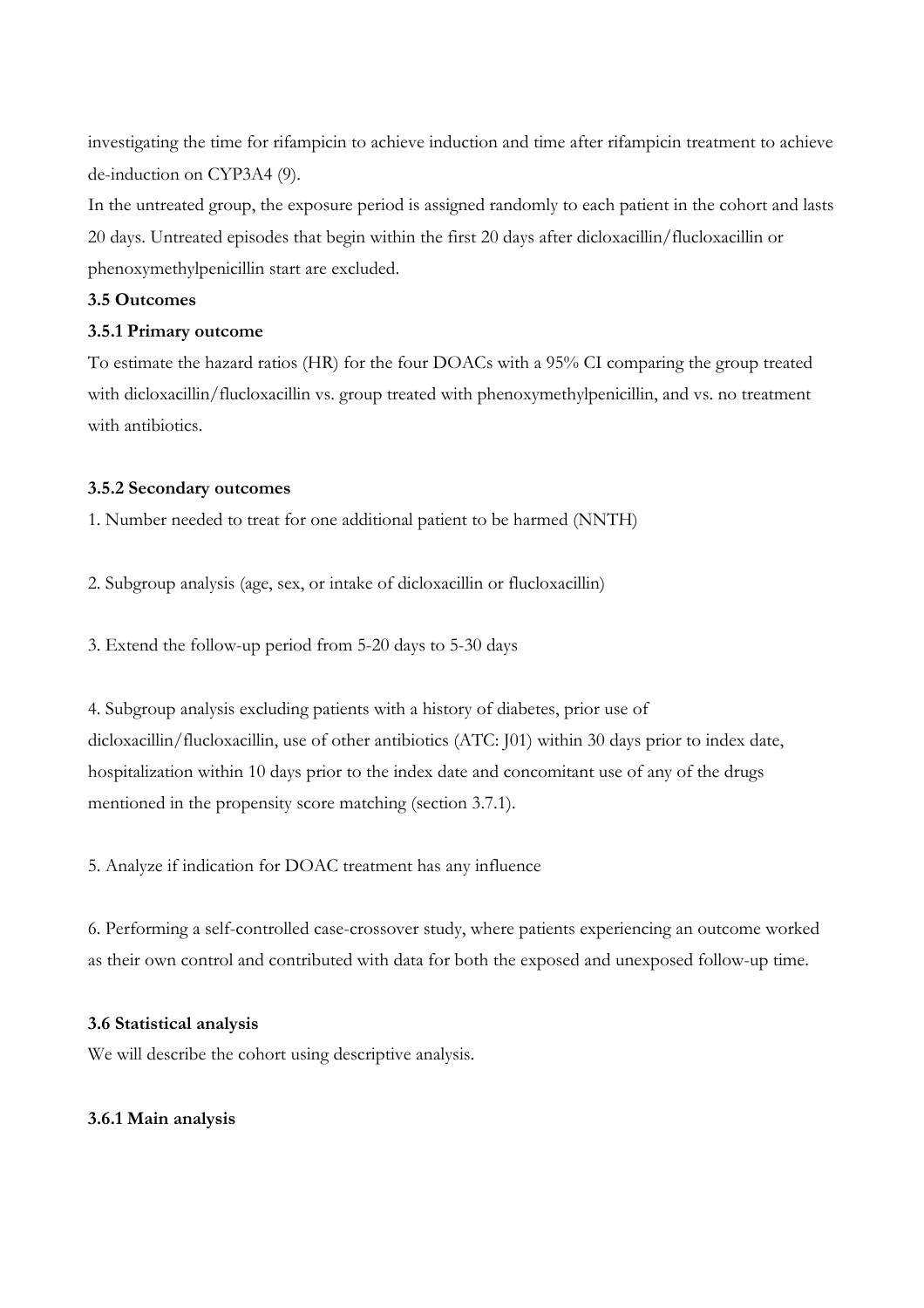We will calculate the 20-day risks of stroke or SE with a 95% CI for the four DOAC drugs in each exposure group. We will also calculate the hazard ratios (HR) for the four DOACs with a 95% CI comparing the group treated with dicloxacillin/flucloxacillin vs. group treated with phenoxymethylpenicillin, and vs. no treatment with antibiotics. This is done using Cox regression. We will also calculate the number needed to treat for one additional patient to be harmed (NNTH) to evaluate the risk of using dicloxacillin/flucloxacillin when patients are in concomitant DOAC treatment.

A P-value  $\leq 0.05$  is considered as statistically significant.

#### **3.6.2 Sensitivity analysis**

We use stratified analysis to control for confounding by creating subgroups in the sensitivity analysis. Sensitivity analyses are made to elaborate whether the rate of outcome is different in subgroups divided by age, sex, or intake of dicloxacillin or flucloxacillin. We also perform a sensitivity analysis extending the follow-up period from 5-20 days to 5-30 days to elaborate if delayed incidences occur after dicloxacillin/flucloxacillin treatment.

Furthermore, we perform subgroup analyzes excluding patients with a history of diabetes, prior use of dicloxacillin/flucloxacillin, use of other antibiotics (ATC: J01) within 30 days prior to index date, hospitalization within 10 days prior to the index date and concomitant use of any of the drugs mentioned in the propensity score matching, section 3.7.1. Furthermore, we investigate the risk of bleeding after dicloxacillin/flucloxacillin intake compared to intake of phenoxymethylpenicillin and no antibiotic intake.

We will also analyze if indication for DOAC treatment has any influence. We perform a subgroup of patients with DVT and PE. The outcome for this group is set as a new venous thromboembolism (VTE).

#### **3.6.3 Case-cross-over study**

We will perform a self-controlled case-cross-over study, where patients experiencing an outcome work as their own control and contribute with data for both the exposed and unexposed follow-up time. By using this design, we manage to control for confounders that are stable over time.

All patients experiencing either stroke or SE are included in the cohort. The time for experiencing an outcome is evaluated and defined as day 0. Day -5 to day -20 are defined as the focal window which determine the reason for the outcome. Five days before, the outcome is disregarded. We apply a wash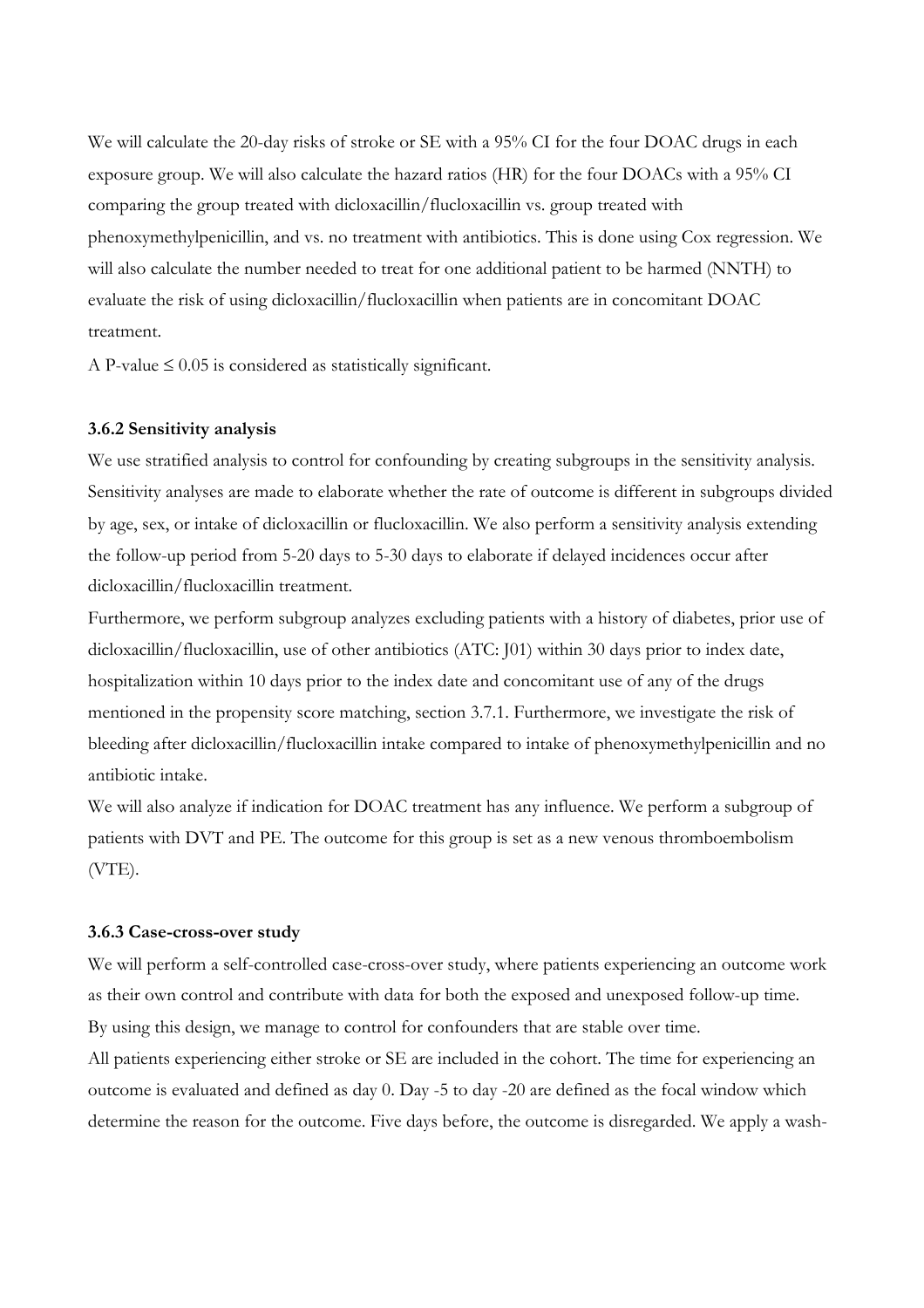out window of 15 days after the focal window. Likewise, we apply 4 reference windows after the washout window, all having a length of 15 days to optimize the statistical accuracy.

From data, ORs with 95% CIs are calculated when comparing the risk of outcome in the treatment period (dicloxacillin/flucloxacillin) with the non-treatment period, using conditional logistic regression. To conclude if the infection contributes to risk of experiencing an outcome, we perform the same analysis with phenoxymethylpenicillin as the exposed follow-up time.

# **3.7 Confounding**

#### **3.7.1 Propensity score matching**

We will make a 1:2 propensity score matching on patients receiving dicloxacillin/flucloxacillin to patients receiving phenoxymethylpenicillin and no antibiotic treatment, respectively, this to control for confounding. We will evaluate the success of propensity score matching by using standardized mean differences in patient characteristics. To estimate the propensity score, we use logistic regression. We will apply a window of 180 days when looking back at prescription data and use all available data for diagnoses. Propensity scores were calculated using logistic regression including age, sex, calendar year, season, time since first cohort entry (years), CHAD2DS2-VASc-score (congestive heart failure, hypertension, age  $\geq$  75 years, diabetes, prior stroke or transient ischemic attack, vascular disease, age 65-74 years, sex class (10)), HAS-BLED-score (hypertension, abnormal renal/liver function, stroke, bleeding, elderly, antiplatelets, non-steroidal anti-inflammatory drugs (NSAIDs) or alcohol use (11)); no information on INR was available), other comorbidities (thyroid disease and cancer), Charlson Comorbidity Index Score (based on comorbidities) (12), concomitant use of drugs potentially interaction with DOACs: **antiarrhythmic drugs** (amiodarone, diltiazem, dronedarone, propafenone, propranolol, quinidine, telmisartan, verapamil), **statin** (atorvastatin, lovastatin, rosuvastatin, simvastatin), **antibiotics** (clarithromycin, erythromycin, isoniazid, metronidazole, quinolones, rifampicin, trimethoprim/sulfametaoxasole), **HIV protease inhibitors, fungostatics** (fluconazole, itraconazole, ketoconazole, posaconazole, voriconazole), **immunosuppressants** (cyclosporin, tacrolimus), **NSAIDs**, and **antacids** (cimetidine, proton-pump inhibitors) (13), and drugs acting as markers of cardiovascular disease: **beta-blocker, RAAS-inhibitors, loop-diuretics, thiazides, Cachannel blockers.**

#### **3.7.2 Bias**

In our study we exclude patients with a diagnose of DVT and PE in the main analysis. We, therefore, obtain a cohort of patients diagnosed with AF and patients where no indication of diagnose is available, named "non-indication" patients, all patients are ingesting DOACs. Based on a former study, we will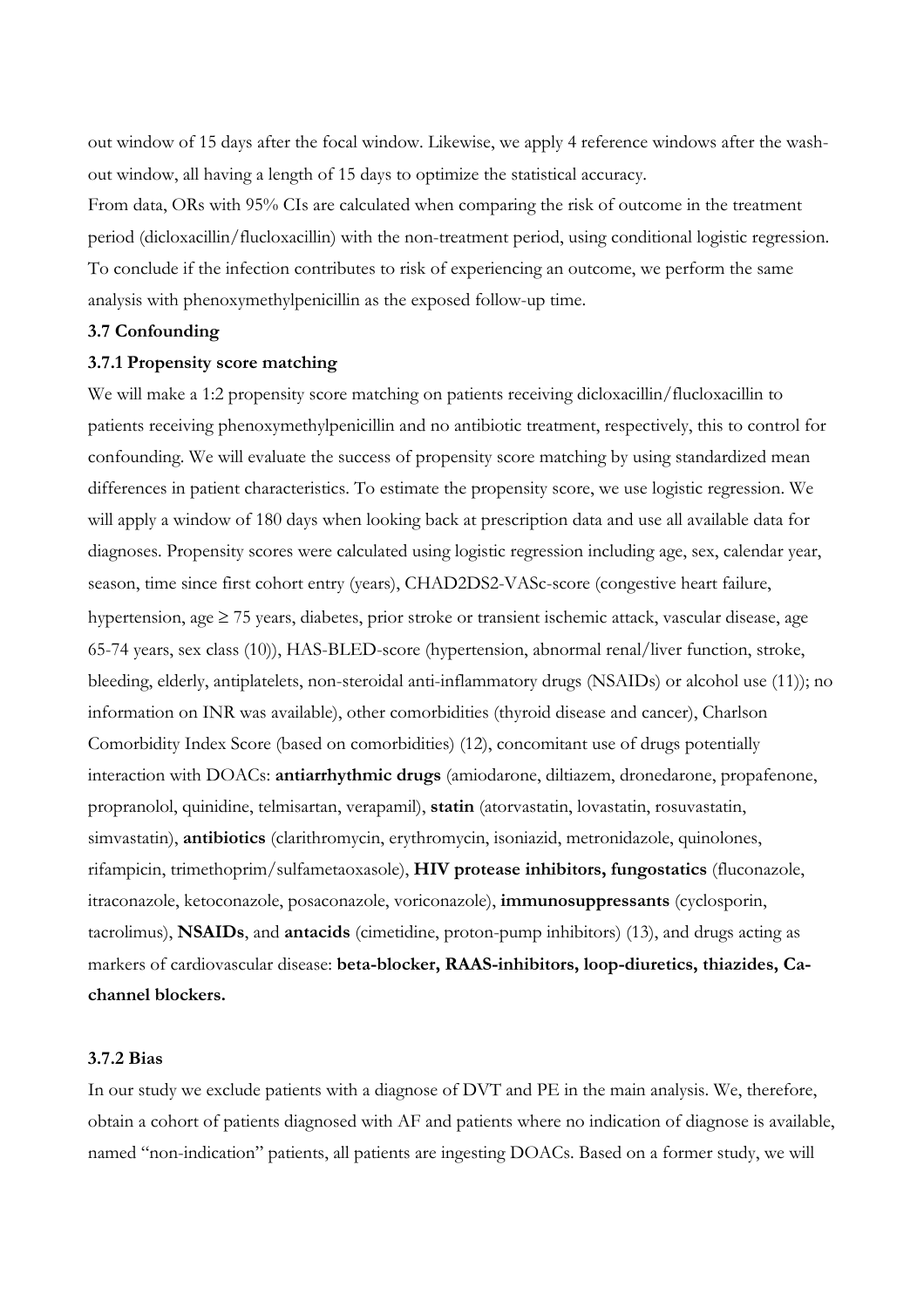perform the main analysis including AF patients and "non-indication" patients and create a subgroup only consisting of AF patients (14). Creating two groups will minimize the risk of selection bias because "non-indication" patients might differ in terms of risk and characteristics compared to the AFdiagnosed patients.

Unmeasured confounding could occur due to confounding by indication. The infection could result in stroke and SE; however, we use an active comparator, phenoxymethylpenicillin, to compensate for this. We, therefore, do not think the infection will confound our result significantly.

By performing a self-controlled case-crossover study we managed to control for confounders that are stable over time.

#### **3.8 Effect modifiers**

To account for effect modifiers, we perform subgroup analysis dividing patients according to sex, age, history of diabetes, and indication for dicloxacillin/flucloxacillin.

#### **3.9 Ethical aspects and data protection**

In Denmark and the Netherlands register-based studies do not need approval from an ethical committee (16).

All data will be published anonymously.

#### **4. Timeline**

#### **4.1 Start and end day of data collection**

The data will be collected at 1/1 2021 in Denmark and end at the same day. Start day for data collection in the Netherlands have not yet been set.

#### **4.2 Start of data analysis**

Data analysis will begin after the end of data collection.

#### **5. Data management**

Data management and statistical programming will be performed in the Danish Health Data Agency's protected computing environment.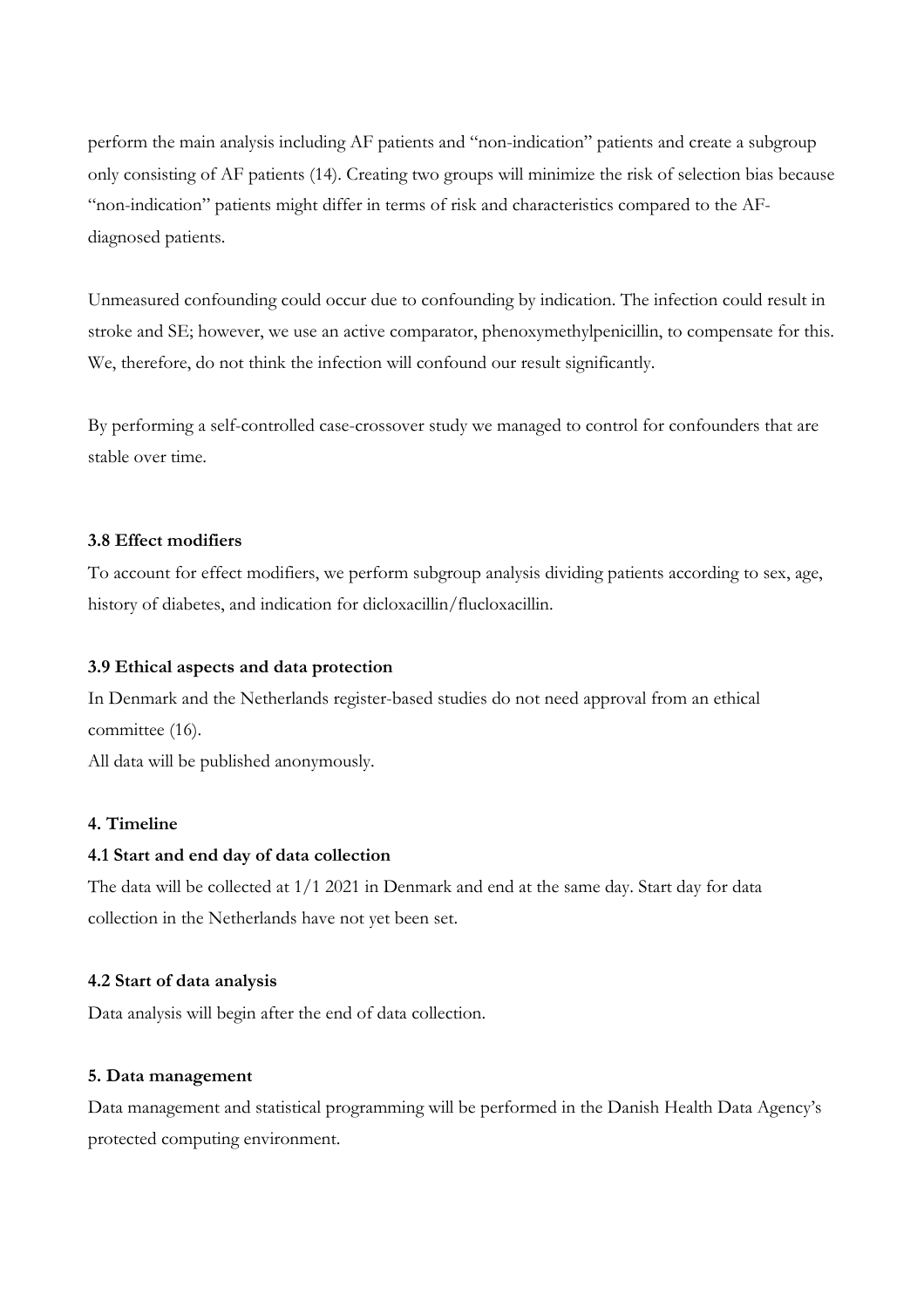Data management will be performed by data managers within the Pharmacoepidemiologic Research Group at the University of Southern Denmark.

Data form the Dutch PHARMO database will stay locally at the protected environment of PHARMO. We will publish the source codes for analysis on https://gitlab.sdu.dk/pharmacoepi/doac\_diclox.

#### **6. Dissemination**

The study protocol will be registered in EU-PAS. The results obtained from the study will be published in a peer-reviewed journal regardless of the results. The results will be made available before peerreview on a preprint server, e.g. https://www.medrxiv.org.

#### **7. Amendments and deviation**

If any future amendments or deviation occur, they will be recorded in the EU-PAS.

#### **8. Validity of outcome**

We use The Danish National Patient Registry to establish hospital-based diagnoses. Validity of stroke and SE recorded in The Danish National Patient Registry has been validated previously (17,18). The PHARMO Database Network has been validated regarding linkage against name and address information (8).

# **Conflict of interest**

There is no conflict of interest regarding the study.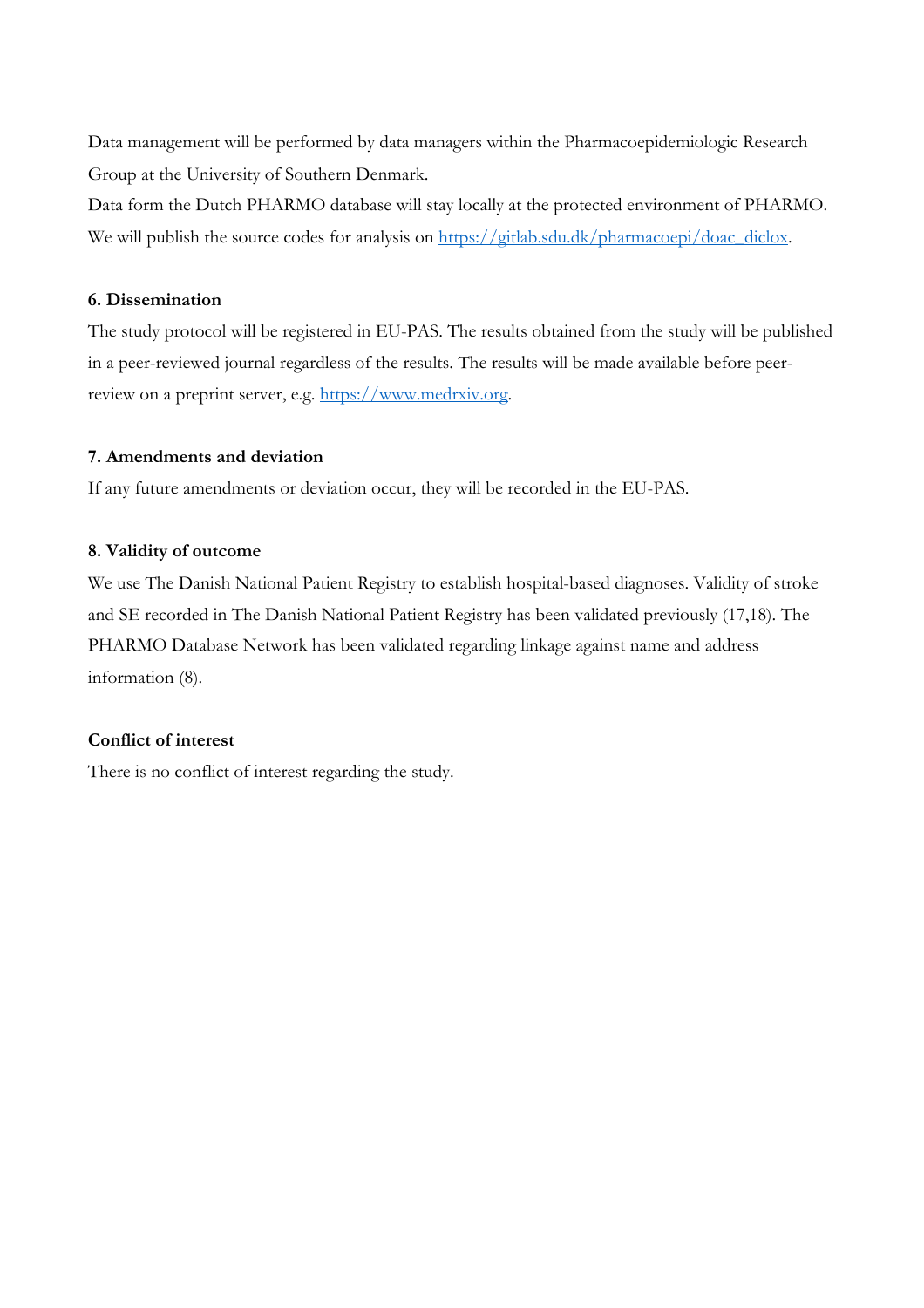# **Figures**

 $\overline{\mathbf{00}}$ 

Study design diagram for the main analysis

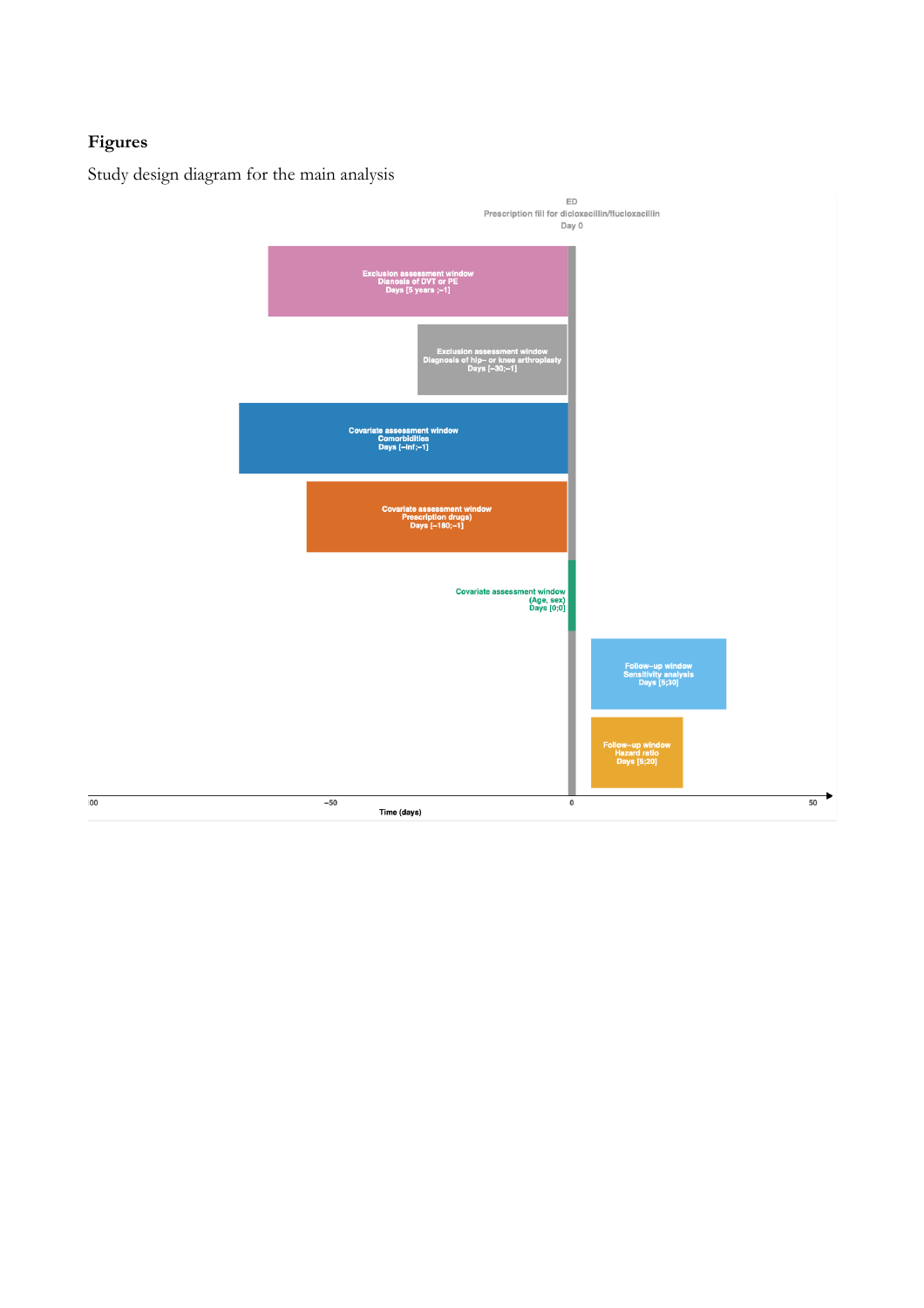Study design diagram for the self-controlled case-cross-over study

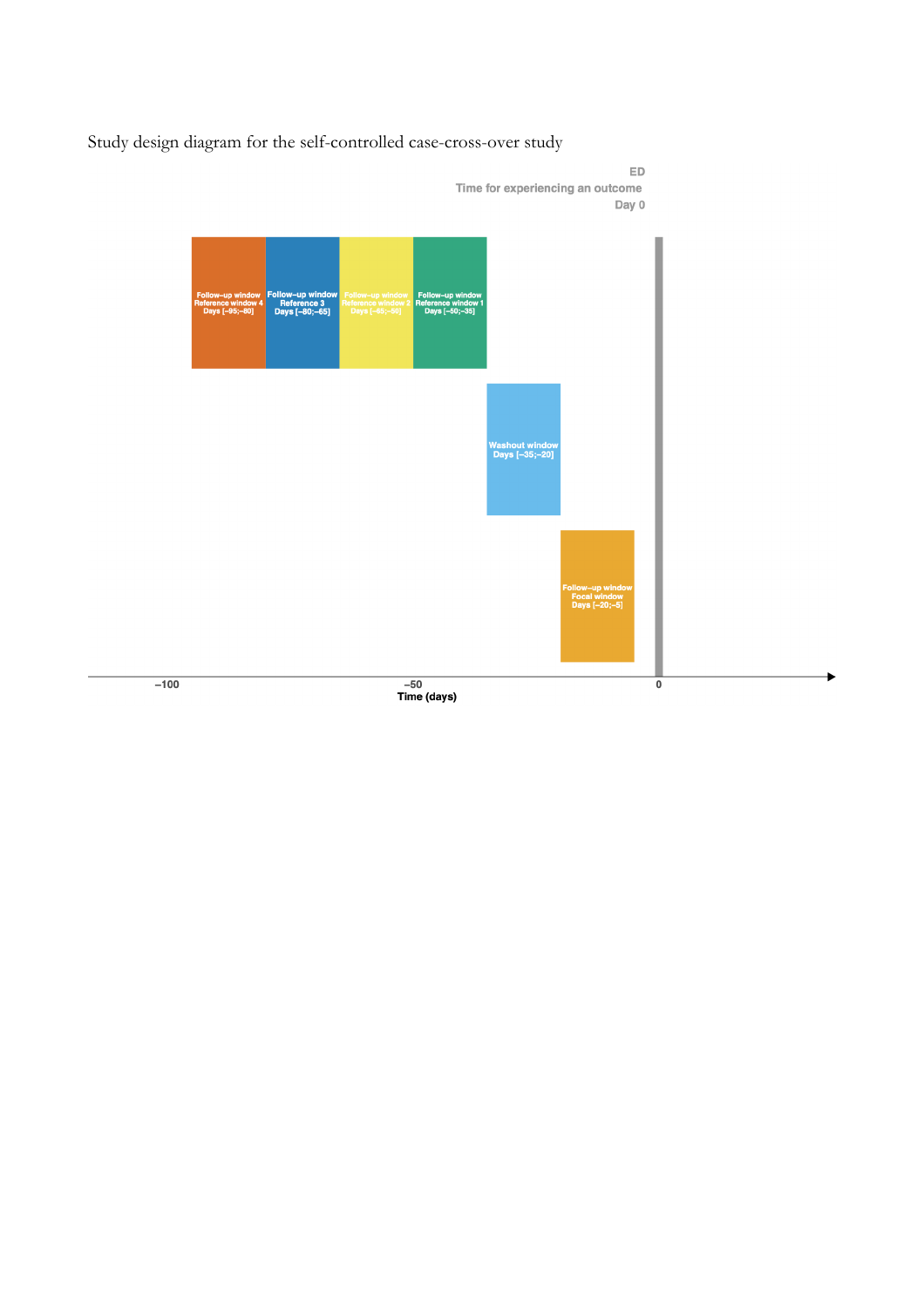# **References**:

1. Milling TJ, Frontera J. Exploring indications for the Use of direct oral anticoagulants and the associated risks of major bleeding. Am J Manag Care. 2017 Apr;23(4 Suppl):S67–80.

2. Huwyler J, Wright MB, Gutmann H, Drewe J. Induction of cytochrome P450 3A4 and P-glycoprotein by the isoxazolyl-penicillin antibiotic flucloxacillin. Curr Drug Metab. 2006 Feb;7(2):119–26.

3. Hellfritzsch M, Lund LC, Ennis Z, Stage T, Damkier P, Bliddal M, et al. Ischemic Stroke and Systemic Embolism in Warfarin Users With Atrial Fibrillation or Heart Valve Replacement Exposed to Dicloxacillin or Flucloxacillin. Clin Pharmacol Ther. 2020 Mar;107(3):607–16.

4. Stage TB, Graff M, Wong S, Rasmussen LL, Nielsen F, Pottegård A, et al. Dicloxacillin induces CYP2C19, CYP2C9 and CYP3A4 in vivo and in vitro. Br J Clin Pharmacol. 2018;84(3):510–9.

5. Lynge E, Sandegaard JL, Rebolj M. The Danish National Patient Register. Scand J Public Health [Internet]. 2011 Jul [cited 2020 Oct 9];39(7\_suppl):30-3. Available from: http://journals.sagepub.com/doi/10.1177/1403494811401482

6. Pottegård A, Schmidt SAJ, Wallach-Kildemoes H, Sørensen HT, Hallas J, Schmidt M. Data Resource Profile: The Danish National Prescription Registry. Int J Epidemiol. 2017 Jun 1;46(3):798–798f.

7. Schmidt M, Schmidt SAJ, Adelborg K, Sundbøll J, Laugesen K, Ehrenstein V, et al. The Danish health care system and epidemiological research: from health care contacts to database records. Clin Epidemiol [Internet]. 2019 Jul [cited 2020 Oct 9];Volume 11:563–91. Available from: https://www.dovepress.com/the-danish-health-care-system-and-epidemiological-research-from-healthpeer-reviewed-article-CLEP

8. Kuiper JG, Bakker M, Penning-van Beest FJ, Herings RM. Existing Data Sources for Clinical Epidemiology: The PHARMO Database Network. Clin Epidemiol [Internet]. 2020 Apr [cited 2020 Oct 9];Volume 12:415–22. Available from: https://www.dovepress.com/existing-data-sourcesfor-clinical-epidemiology-the-pharmo-database-ne-peer-reviewed-article-CLEP

9. Kapetas AJ, Sorich MJ, Rodrigues AD, Rowland A. Guidance for Rifampin and Midazolam Dosing Protocols To Study Intestinal and Hepatic Cytochrome P450 (CYP) 3A4 Induction and De-induction. AAPS J [Internet]. 2019 Sep [cited 2020 Sep 22];21(5):78. Available from: http://link.springer.com/10.1208/s12248-019-0341-y

10. Xing Y, Sun Y, Li H, Tang M, Huang W, Zhang K, et al. CHA<sub>2</sub>DS<sub>2</sub>-VASc score as a predictor of long-term cardiac outcomes in elderly patients with or without atrial fibrillation. Clin Interv Aging [Internet]. 2018 Mar [cited 2020 Oct 6];Volume 13:497–504. Available from: https://www.dovepress.com/cha2ds2-vasc-score-as-a-predictor-of-long-term-cardiac-outcomes-in-eldpeer-reviewed-article-CIA

11. Kooiman J, van Hagen N, Iglesias del Sol A, Planken EV, Lip GYH, van der Meer FJM, et al. The HAS-BLED Score Identifies Patients with Acute Venous Thromboembolism at High Risk of Major Bleeding Complications during the First Six Months of Anticoagulant Treatment. Garcia de Frutos P, editor. PLOS ONE [Internet]. 2015 Apr 23 [cited 2020 Oct 6];10(4):e0122520. Available from: https://dx.plos.org/10.1371/journal.pone.0122520

12. Roffman CE, Buchanan J, Allison GT. Charlson Comorbidities Index. J Physiother [Internet]. 2016 Jul [cited 2020 Oct 8];62(3):171. Available from:

https://linkinghub.elsevier.com/retrieve/pii/S1836955316300108

13. Vranckx P, Hartcentrum Hasselt, Faculty of Medicine and Life Sciences Hasselt University, Hasselt, Belgium, Valgimigli M, Swiss Cardiovascular Center Bern, Bern University Hospital, Bern, Switzerland, Heidbuchel H, Antwerp University and Antwerp University Hospital, Antwerp, Belgium. The Significance of Drug–Drug and Drug–Food Interactions of Oral Anticoagulation. Arrhythmia Electrophysiol Rev [Internet]. 2018 [cited 2020 Sep 10];7(1):55. Available from: https://www.aerjournal.com/articles/significance-drug-drug-and-drug-food-interactions-oral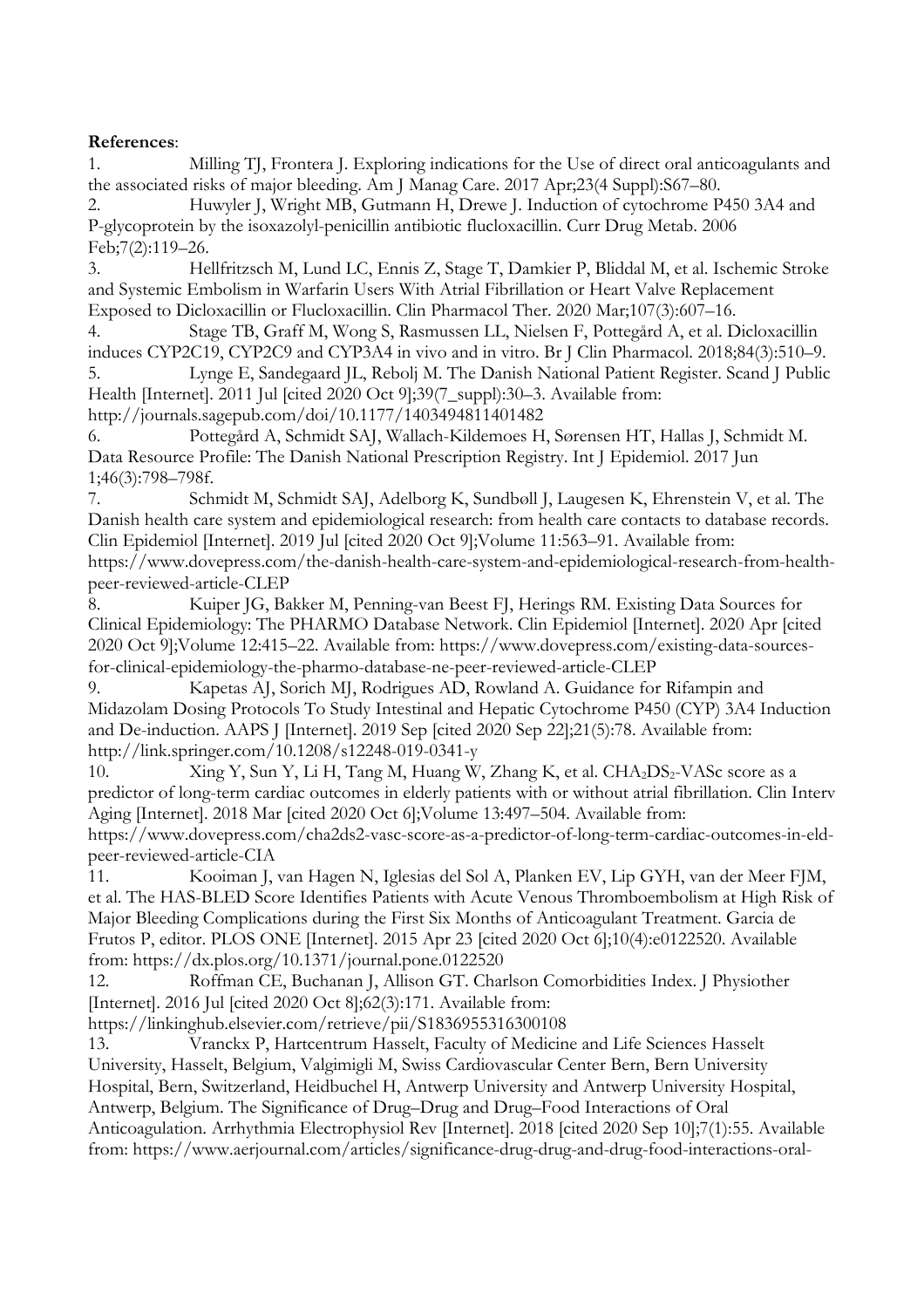anticoagulation

14. Hellfritzsch M, Pottegård A, Haastrup SB, Rasmussen L, Grove EL. Cohort selection in register-based studies of direct oral anticoagulant users with atrial fibrillation: An inevitable trade-off between selection bias and misclassification. Basic Clin Pharmacol Toxicol [Internet]. 2020 Jul [cited 2020 Oct 7];127(1):3–5. Available from: https://onlinelibrary.wiley.com/doi/abs/10.1111/bcpt.13423

15. Rassen JA, Glynn RJ, Rothman KJ, Setoguchi S, Schneeweiss S. Applying propensity scores estimated in a full cohort to adjust for confounding in subgroup analyses: PROPENSITY SCORES IN SUBGROUP ANALYSES. Pharmacoepidemiol Drug Saf [Internet]. 2012 Jul [cited 2020 Oct 9];21(7):697–709. Available from: http://doi.wiley.com/10.1002/pds.2256

16. Thygesen LC, Daasnes C, Thaulow I, Brønnum-Hansen H. Introduction to Danish (nationwide) registers on health and social issues: Structure, access, legislation, and archiving. Scand J Public Health [Internet]. 2011 Jul [cited 2020 Oct 7];39(7\_suppl):12–6. Available from: http://journals.sagepub.com/doi/10.1177/1403494811399956

17. Wildenschild C, Mehnert, Frank, W. Thomsen R, Iversen H, Vestergaard K, Ingeman, Annette A, et al. Registration of acute stroke: validity in the Danish Stroke Registry and the Danish National Registry of Patients. Clin Epidemiol [Internet]. 2013 Dec [cited 2020 Oct 9];27. Available from: http://www.dovepress.com/registration-of-acute-stroke-validity-in-the-danish-stroke-registryan-peer-reviewed-article-CLEP

18. Sundbøll J, Adelborg K, Munch T, Frøslev T, Sørensen HT, Bøtker HE, et al. Positive predictive value of cardiovascular diagnoses in the Danish National Patient Registry: a validation study. BMJ Open [Internet]. 2016 Nov [cited 2020 Oct 9];6(11):e012832. Available from: https://bmjopen.bmj.com/lookup/doi/10.1136/bmjopen-2016-012832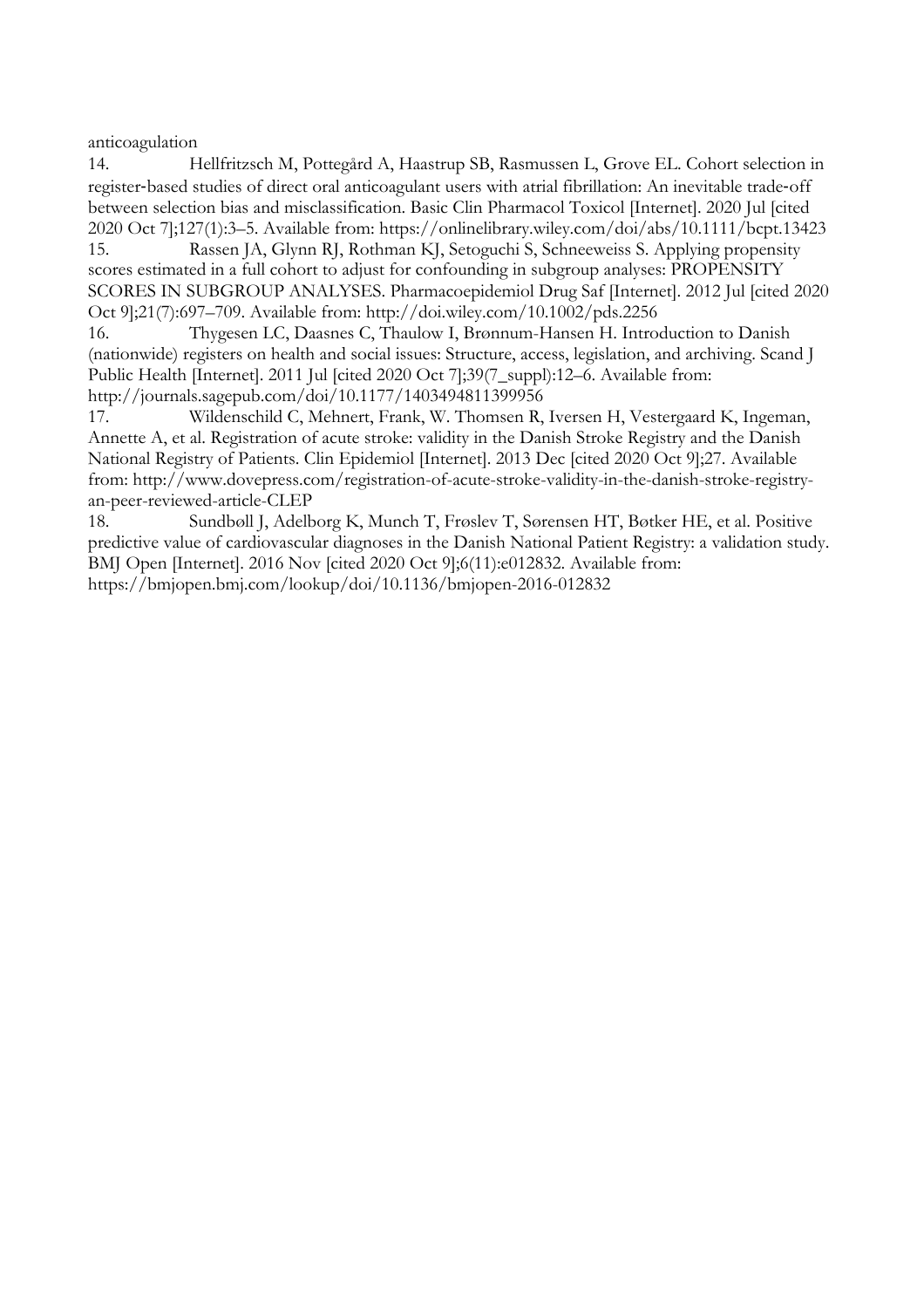# **Appendix**

| Exposure                | Code |                |
|-------------------------|------|----------------|
| Dicloxacillin           | ATC  | J01CF01        |
| Flucloxacillin          | ATC  | JO1CF05        |
| Dabigatran              | ATC  | <b>B01AE07</b> |
| Rivaroxaban             | ATC  | <b>B01AF01</b> |
| Edoxaban                | ATC  | <b>B01AF03</b> |
| Apixaban                | ATC  | <b>B01AF02</b> |
| Phenoxymethylpenicillin | ATC  | J01CE02        |

# **Prescription drug**

| 1100                          |            |                |
|-------------------------------|------------|----------------|
| Amiodarone                    | ATC        | C01BD01        |
| Dilitiazem                    | ATC        | C08DB01        |
| Dronedarone                   | <b>ATC</b> | C01BD07        |
| Propafenone                   | ATC        | C01BC03        |
| Propranolol                   | ATC        | C07AA05        |
| Quinidine                     | ATC        | P01BC01        |
| Telmisartan                   | <b>ATC</b> | C09DA07        |
| Verapamil                     | <b>ATC</b> | C08DA01        |
| Atorvastatin                  | ATC        | C10AA05        |
| Lovastatin                    | ATC        | C10AA02        |
| Rosuvastatin                  | ATC        | C10AA07        |
| Simvastatin                   | ATC        | C10AA01        |
| Clarithromycin                | ATC        | <b>J01FA09</b> |
| Erythromycin                  | ATC        | <b>J01FA01</b> |
| Isoniazid                     | ATC        | JO4AC01        |
| Metronidazole                 | <b>ATC</b> | D06BX01        |
| Quinolones                    | <b>ATC</b> | J01M           |
| Rifampicin                    | <b>ATC</b> | J04AB02        |
| Trimethoprim/sulfametaoxasole | <b>ATC</b> | <b>J01EE01</b> |
|                               |            |                |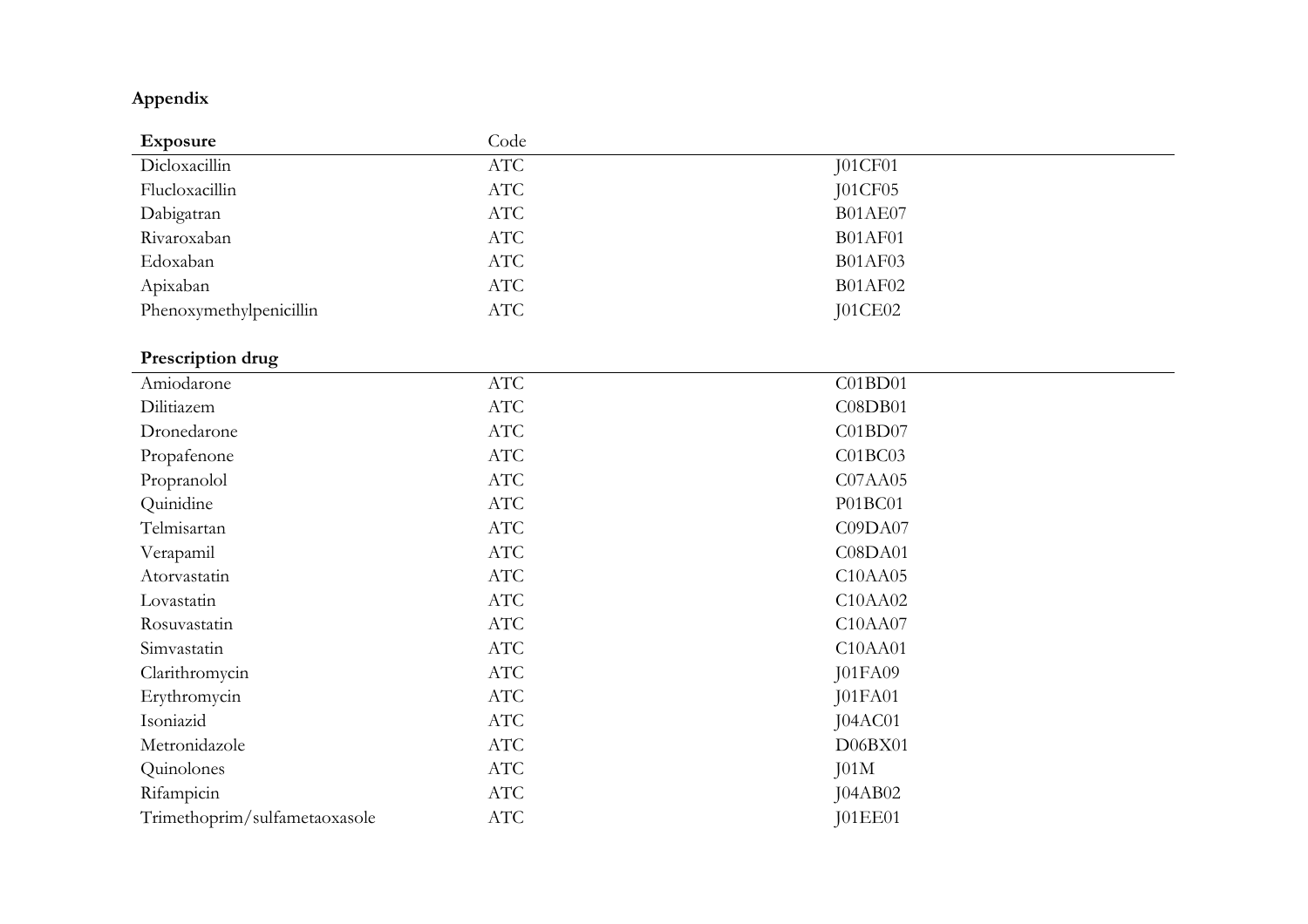| Fluconazole                     | ATC        | J02AC01                |
|---------------------------------|------------|------------------------|
| Itraconazole                    | ATC        | <b>J02AC02</b>         |
| Ketoconazole                    | ATC        | <b>J02AB02</b>         |
| Posaconazole                    | <b>ATC</b> | JO2AC04                |
| Voriconazole                    | $\rm{ATC}$ | JO2AC03                |
| Cyclosporin                     | <b>ATC</b> | L04AD01                |
| Tacrolimus                      | $\rm{ATC}$ | D11AH01, L04AD02       |
| Cimetidine                      | ATC        | A02BA01                |
| Non-steroidal inflammatory drug | <b>ATC</b> | N02BE                  |
| HIV-protease inhibitor          | ATC        | JO5AE                  |
| Proton-pump inhibitors          | $\rm{ATC}$ | A02BC01-08, A02BC53,54 |
| Vitamin K-antagonist            | ATC        | B01AA03, B01AA04       |
| Beta-blocker                    | <b>ATC</b> | CO7                    |
| RAAS-inhibitors                 | <b>ATC</b> | C <sub>09</sub>        |
| Loop-diuretics                  | <b>ATC</b> | C <sub>03C</sub>       |
| Thiazides                       | <b>ATC</b> | C03AB, C03AA           |
| Ca-channel blockers             | ATC        | CO8                    |
| Antibiotics                     | $\rm{ATC}$ | J <sub>01</sub>        |
| Comorbidities                   |            |                        |
| Thyroid disease                 | $ICD-10$   | E00-E07                |
| Cancer                          | $ICD-10$   | C00-C97, excluding C44 |
| Deep Vein thrombosis            | $ICD-10$   | 1824                   |
| Pulmonary embolism              | $ICD-10$   | <b>I26</b>             |
| Osteomyelitis                   | $ICD-10$   | M86                    |
| Endocarditis                    | $ICD-10$   | 133, 138, 139          |
|                                 |            |                        |
| Outcome                         |            |                        |
| Stroke                          | $ICD-10$   | 163, 164, 1693         |
| Systemic embolism               | $ICD-10$   | I74                    |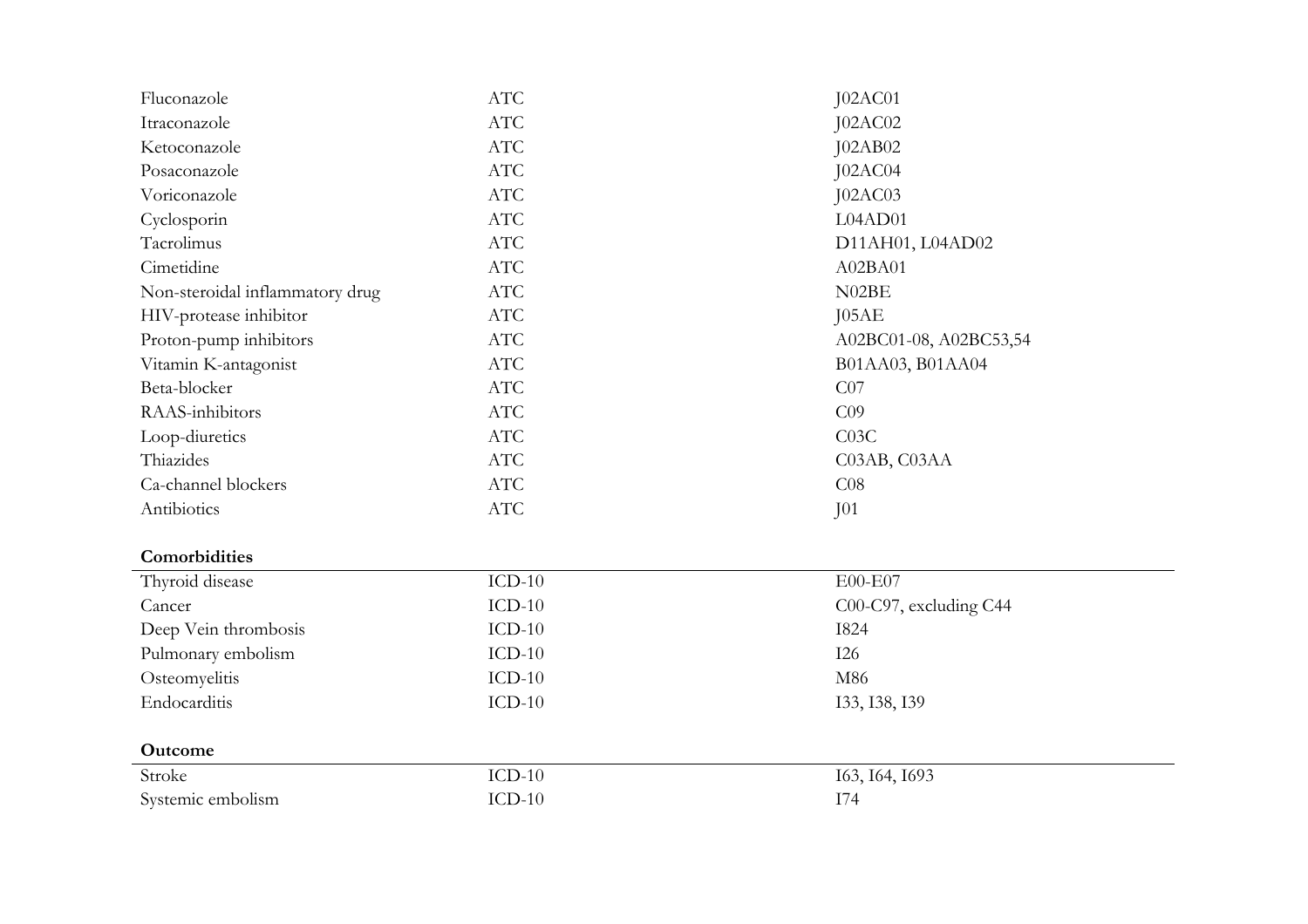D62, G951A, H113, H356, H431, I60, I61, I62, I864A, I690, I691, J942, K228F, K250, K252, K254, K256, K260, K262, K264, K266, K270, K272, K274, K276, K280, K282, K284 K286 K290 K298A K625 K638B K638C K661 K868G K920 -2 N02 R04 R31 R58 S063C S064 S065 S066

# **Charlson Comorbidity index**

| Acute myocardial infarct              | $ICD-10$ | 121, 122, 1252                                     |
|---------------------------------------|----------|----------------------------------------------------|
| Congestive heart failure              | $ICD-10$ | 1099, 150, 1110, 1130, 1132, 1255, 1420, 1425,     |
|                                       |          | I426, I427, I428, I429, I43, P290                  |
| Peripheral vascular disease           | $ICD-10$ | 440, 441, 442, 443, 444, 445, 170, 171, 1731,      |
|                                       |          | I738, I739, I771, I790, I792, K551, K558,          |
|                                       |          | K559, Z958, Z959                                   |
| Cerebrovascular disease               | $ICD-10$ | G45, G46, H340, I60, I61, I62, I63, I64, I65,      |
|                                       |          | 166, 167, 168, 169                                 |
| Dementia                              | $ICD-10$ | F00, F01, F02, F03, F051, G30, G311                |
| Chronic pulmonary disease             | $ICD-10$ | I278, I279, J40, J41, J42, J43, J44, J45, J46,     |
|                                       |          | J47, J60, J61, J62, J63, J64, J65, J66, J67, J684, |
|                                       |          | J701, J703                                         |
| Rheumatologic disease                 | $ICD-10$ | M05, M06, M315, M32, M33, M34, M351,               |
|                                       |          | M353, M360                                         |
| Ulcer                                 | $ICD-10$ | K25 K26 K27 K28                                    |
| Liver disease mild                    | $ICD-10$ | B18, K700, K701, K702, K703, K709, K713,           |
|                                       |          | K714, K715, K717, K73, K74, K760, K762,            |
|                                       |          | K763, K764, K768, K769, Z944                       |
| Diabetes without chronic complication | $ICD-10$ | E100, E101, E106, E108, E109, E110, E111,          |
|                                       |          | E116, E118,                                        |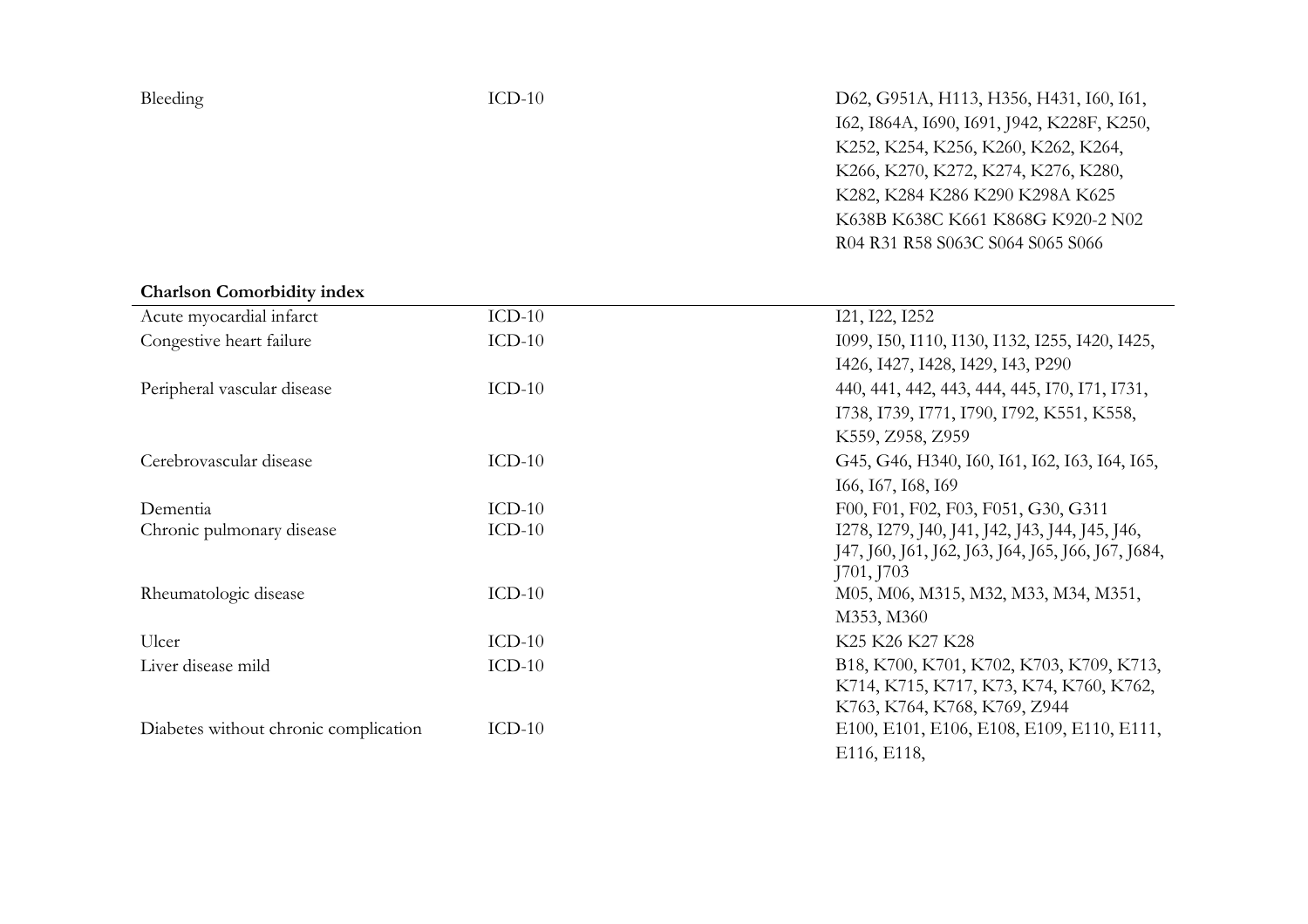|                                           |            | E119, E120, E121, E126, E128, E129, E130,   |
|-------------------------------------------|------------|---------------------------------------------|
|                                           |            | E131, E136, E138, E139, E140, E141, E146,   |
|                                           |            | E148, E149                                  |
| Diabetes with chronic complication        | $ICD-10$   | E102, E103, E104, E105, E107, E112, E113,   |
|                                           |            | E114, E115, E117, E122, E123, E124, E125,   |
|                                           |            | E127, E132, E133, E134,                     |
|                                           |            | E135, E137, E142, E143, E144, E145, E147    |
| Hemiplegia                                | $ICD-10$   | G041, G114, G801, G802, G81, G82, G830,     |
|                                           |            | G831, G832, G833, G834, G839                |
| Moderate to severe renal disease          | $ICD-10$   | I120, I131, N032, N033, N034, N035, N036,   |
| Any malignancy, incl leukaemia and        |            | N037, N052, N053, N054, N055, N056,         |
| lymphoma                                  |            | N057, N18, N19, N250, Z490,                 |
|                                           |            | Z491, Z492, Z940, Z992                      |
|                                           | $ICD-10$   | C (excluding C77, C78, C79, C80)            |
| Liver disease moderate to severe          | $ICD-10$   | 1850, 1859, 1864, 1982, K704, K711, K721,   |
|                                           |            | K729, K765, K766, K767                      |
| Metastatic solid tumor                    | $ICD-10$   | C77, C78, C79, C80                          |
| HIV or AIDS                               | $ICD-10$   | B20, B21, B22, B24                          |
| CHA <sub>2</sub> DS <sub>2</sub> VASc     |            |                                             |
| Congestive heart failure                  | $ICD-10$   | 1110, 142, 150, 1819                        |
| Hypertension                              | ATC        | C03A, C08CA, C08DB01, C09A-D                |
| Diabetes                                  | $ICD-10$   | E10-14, G590, G632, H280, H360, N083,       |
|                                           |            | O240, O241, O242, O243                      |
|                                           | <b>ATC</b> | A10                                         |
| Stroke/TIA/arterial embolism              | $ICD-10$   | G458, G459, I63, I64, I693, I74             |
| Vascular disease (Ischemic heart disease, | $ICD-10$   | I20, I21, I23, I241, I249, I25, Z951, I700, |
| peripheral arterial disease)              |            | I702, I708, I709                            |
|                                           |            |                                             |

# **HAS-BLED score**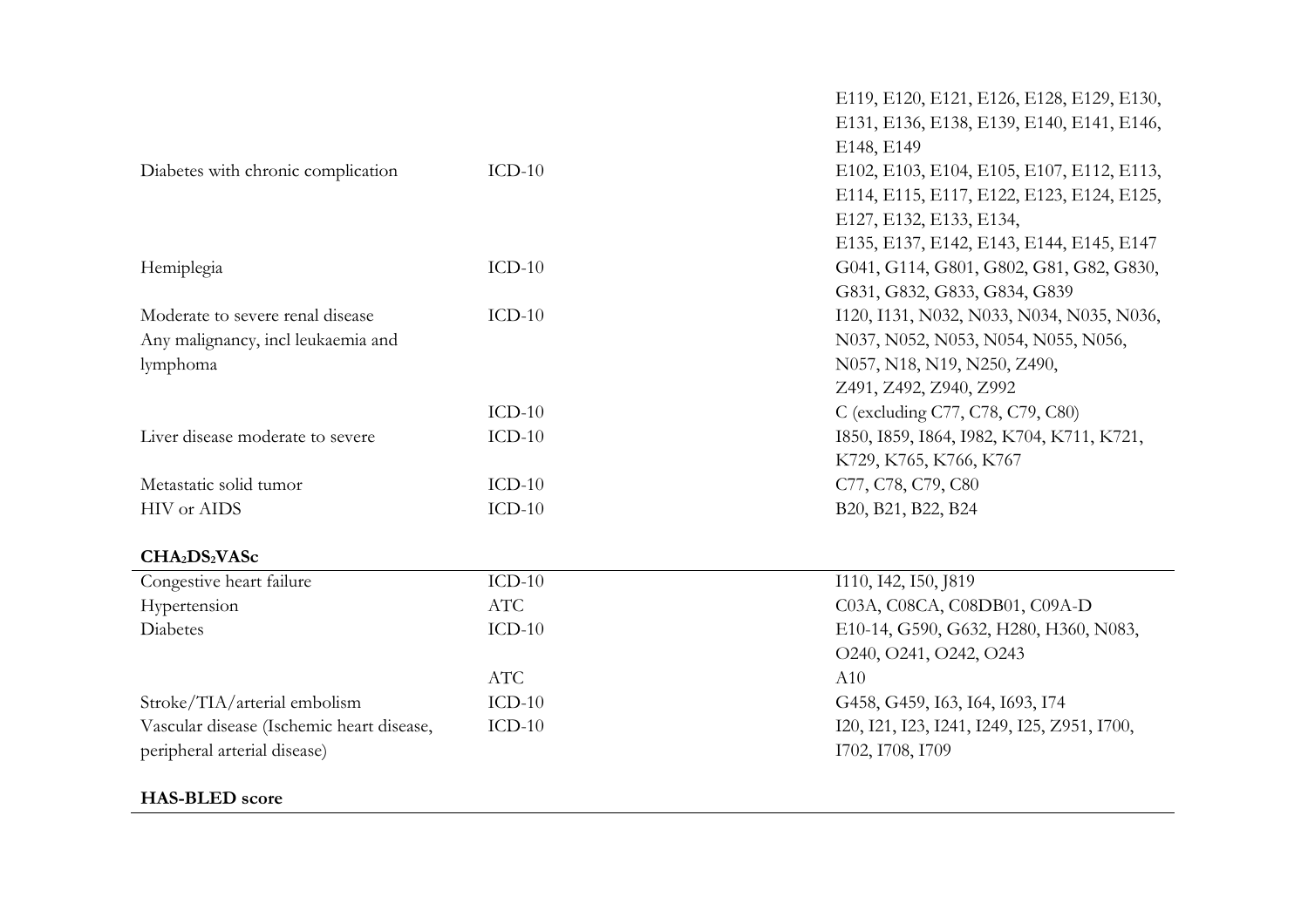| Hypertension            | ATC        | C03A C08CA C08DB01 C09A-D                           |
|-------------------------|------------|-----------------------------------------------------|
| Abnormal renal function | $ICD-10$   | E102, E112, E122, E132, E142, I12 (÷I129),          |
|                         |            | N01, N03, N083, N085, N118C, N14, N150,             |
|                         |            | $N16 \div N160$ , $N18 \div N181$ , $N19$ , $N26$ , |
|                         |            | P960, Q601, Q602, Z992                              |
| Abnormal liver function | $ICD-10$   | D684C, 1850, 1859, 1982B, K701, K703,               |
|                         |            | K704, K720, K721, K729, K743, K744,                 |
|                         |            | K745, K746, K767                                    |
| Stroke                  | $ICD-10$   | 163, 164, 1693                                      |
| Bleeding                | $ICD-10$   | D62, G951A, H113, H356, H431, I60, I61,             |
|                         |            | I62, I864A, I690, I691, J942, K228F, K250,          |
|                         |            | K252, K254, K256, K260, K262, K264,                 |
|                         |            | K266, K270, K272, K274, K276, K280,                 |
|                         |            | K282, K284 K286 K290 K298A K625                     |
|                         |            | K638B K638C K661 K868G K920-2 N02                   |
|                         |            | R04 R31 R58 S063C S064 S065 S066                    |
| Drugs                   | <b>ATC</b> | B01AC06, B01AC30, B01AC04, B01AC22,                 |
|                         |            | B01AC24, M01A (÷M01AX05), N02BA01                   |
| Alcoholism              | $ICD-10$   | E244, E529A, F10, G312, G405B, G621,                |
|                         |            | G721, I426, K292, K70, K860, O354, P043,            |
|                         |            | T519, Z502, Z714, Z721                              |
|                         | ATC        | N07BB                                               |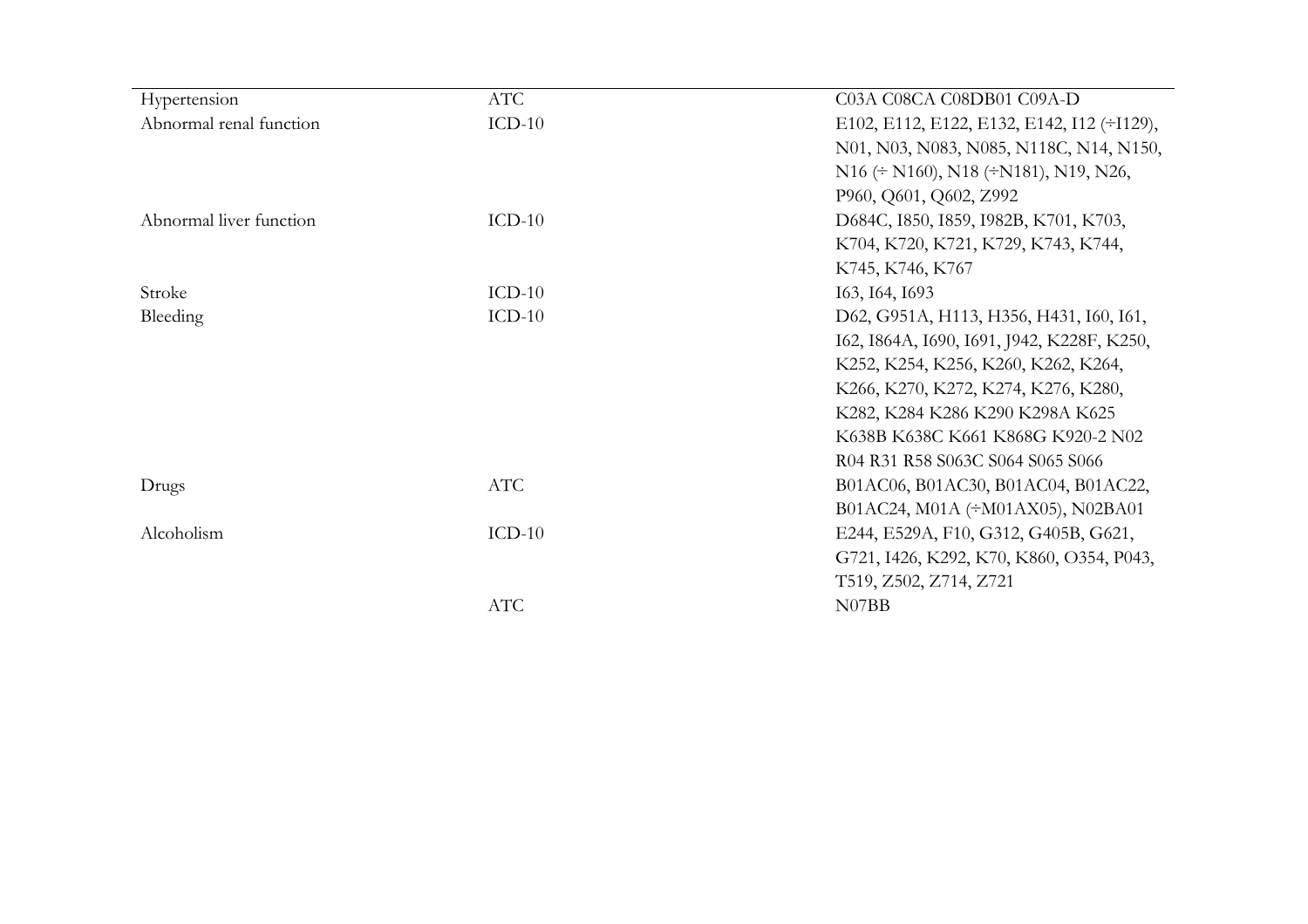

Doc.Ref. EMA/540136/2009



European Network of Centres for Pharmacoepidemiology and Pharmacovigilance

# **ENCePP Checklist for Study Protocols (Revision 4)**

Adopted by the ENCePP Steering Group on 15/10/2018

The European Network of Centres for Pharmacoepidemiology and Pharmacovigilance (ENCePP) welcomes innovative designs and new methods of research. This Checklist has been developed by ENCePP to stimulate consideration of important principles when designing and writing a pharmacoepidemiological or pharmacovigilance study protocol. The Checklist is intended to promote the quality of such studies, not their uniformity. The user is also referred to the ENCePP Guide on Methodological Standards in Pharmacoepidemiology, which reviews and gives direct electronic access to guidance for research in pharmacoepidemiology and pharmacovigilance.

For each question of the Checklist, the investigator should indicate whether or not it has been addressed in the study protocol. If the answer is "Yes", the section number of the protocol where this issue has been discussed should be specified. It is possible that some questions do not apply to a particular study (for example, in the case of an innovative study design). In this case, the answer 'N/A' (Not Applicable) can be checked and the "Comments" field included for each section should be used to explain why. The "Comments" field can also be used to elaborate on a "No" answer.

This Checklist should be included as an Annex by marketing authorisation holders when submitting the protocol of a non-interventional post-authorisation safety study (PASS) to a regulatory authority (see the Guidance on the format and content of the protocol of non-interventional post-authorisation safety studies). The Checklist is a supporting document and does not replace the format of the protocol for PASS presented in the Guidance and Module VIII of the Good pharmacovigilance practices (GVP).

# **Study title:**

Drug-drug interactions between dicloxacillin/flucloxacillin and DOACs.

# **EU PAS Register® number: Study reference number (if applicable):**

|     | <b>Section 1: Milestones</b>                           | Yes | No | N/A | <b>Section</b><br><b>Number</b> |
|-----|--------------------------------------------------------|-----|----|-----|---------------------------------|
| 1.1 | Does the protocol specify timelines for                |     |    |     |                                 |
|     | 1.1.1 Start of data collection $1$                     | X   |    |     | 4.1                             |
|     | 1.1.2 End of data collection <sup>2</sup>              | Χ   |    |     | 4.1                             |
|     | 1.1.3 Progress report(s)                               |     | Χ  |     |                                 |
|     | 1.1.4 Interim report $(s)$                             |     | x  |     |                                 |
|     | 1.1.5 Registration in the EU PAS Register <sup>®</sup> | Χ   |    |     | 6                               |
|     | 1.1.6 Final report of study results.                   | Χ   |    |     | 6                               |

 $1$  Date from which information on the first study is first recorded in the study dataset or, in the case of secondary use of data, the date from which data extraction starts.

 $2$  Date from which the analytical dataset is completely available.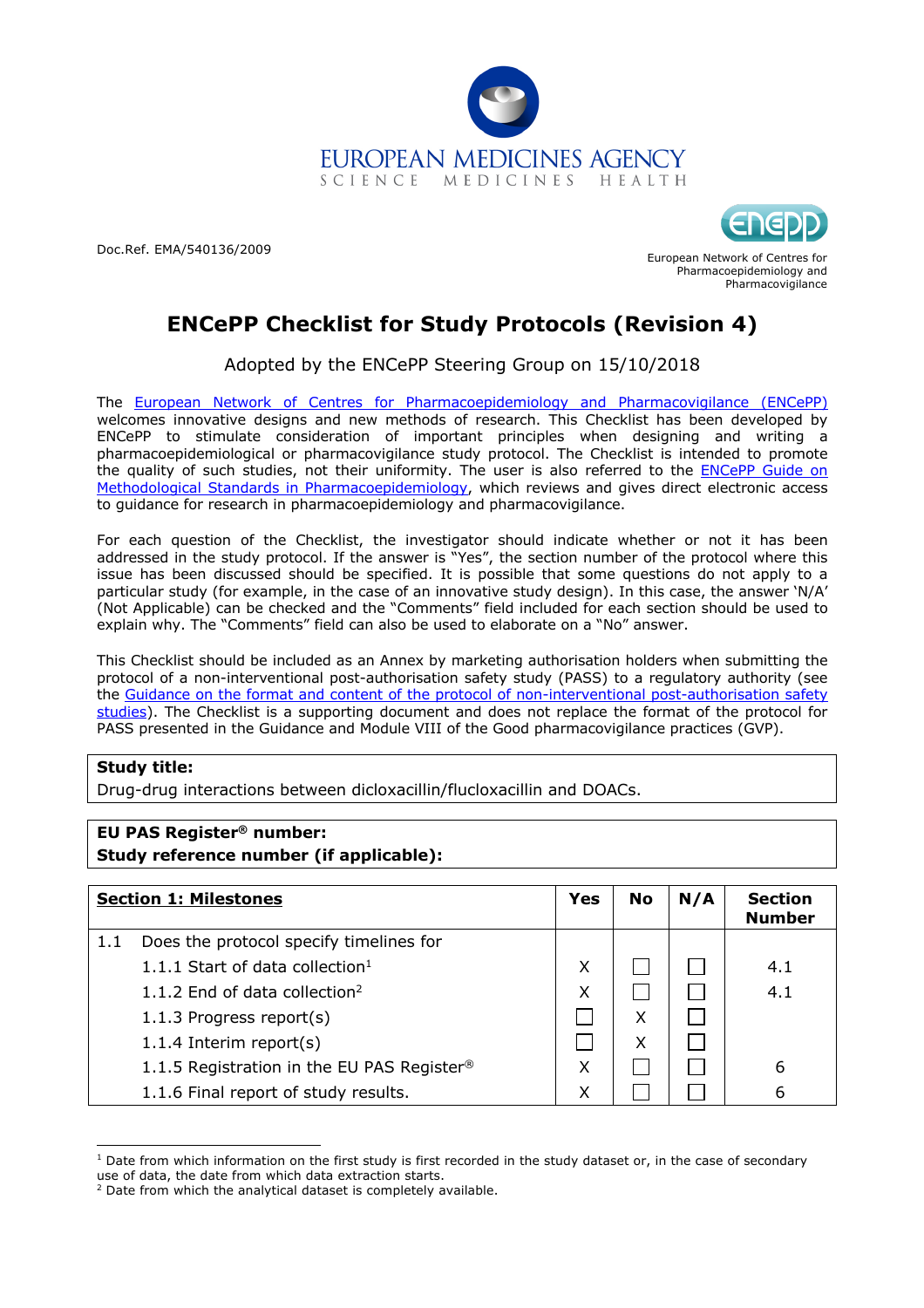|     | <b>Section 2: Research question</b>                                                                                                                                   | <b>Yes</b> | No | N/A | <b>Section</b><br><b>Number</b> |
|-----|-----------------------------------------------------------------------------------------------------------------------------------------------------------------------|------------|----|-----|---------------------------------|
| 2.1 | Does the formulation of the research question and<br>objectives clearly explain:                                                                                      | X          |    |     |                                 |
|     | 2.1.1 Why the study is conducted? (e.g. to address an<br>important public health concern, a risk identified in the risk<br>management plan, an emerging safety issue) | X          |    |     |                                 |
|     | 2.1.2 The objective(s) of the study?                                                                                                                                  | X          |    |     |                                 |
|     | 2.1.3 The target population? (i.e. population or subgroup<br>to whom the study results are intended to be generalised)                                                | X          |    |     | 3.1                             |
|     | 2.1.4 Which hypothesis(-es) is (are) to be tested?                                                                                                                    |            | X  |     |                                 |
|     | 2.1.5 If applicable, that there is no a priori<br>hypothesis?                                                                                                         |            |    | x   |                                 |
|     |                                                                                                                                                                       |            |    |     |                                 |

Comments:

|     | <b>Section 3: Study design</b>                                                                                                                                                                             | Yes | No | N/A | <b>Section</b><br><b>Number</b> |
|-----|------------------------------------------------------------------------------------------------------------------------------------------------------------------------------------------------------------|-----|----|-----|---------------------------------|
| 3.1 | Is the study design described? (e.g. cohort, case-<br>control, cross-sectional, other design)                                                                                                              | X   |    |     | 3                               |
| 3.2 | Does the protocol specify whether the study is<br>based on primary, secondary or combined data<br>collection?                                                                                              | X   |    |     | 3.3                             |
| 3.3 | Does the protocol specify measures of occurrence?<br>(e.g., rate, risk, prevalence)                                                                                                                        | X   |    |     | 3.6                             |
| 3.4 | Does the protocol specify measure(s) of<br>association? (e.g. risk, odds ratio, excess risk, rate ratio,<br>hazard ratio, risk/rate difference, number needed to harm<br>(NNH))                            | X   |    |     | 3.6                             |
| 3.5 | Does the protocol describe the approach for the<br>collection and reporting of adverse events/adverse<br>reactions? (e.g. adverse events that will not be collected in<br>case of primary data collection) |     | X  |     |                                 |

|     | <b>Section 4: Source and study populations</b>          | Yes | <b>No</b> | N/A | <b>Section</b><br><b>Number</b> |
|-----|---------------------------------------------------------|-----|-----------|-----|---------------------------------|
| 4.1 | Is the source population described?                     | X   |           |     | 3.3                             |
| 4.2 | Is the planned study population defined in terms<br>of: |     |           |     |                                 |
|     | 4.2.1 Study time period                                 | X   |           |     | 3.3                             |
|     | 4.2.2 Age and sex                                       | X   |           |     | 3.1                             |
|     | 4.2.3 Country of origin                                 | X   |           |     | 3.3                             |
|     | 4.2.4 Disease/indication                                | Χ   |           |     | 3.1                             |
|     | 4.2.5 Duration of follow-up                             | Χ   |           |     | 3.4                             |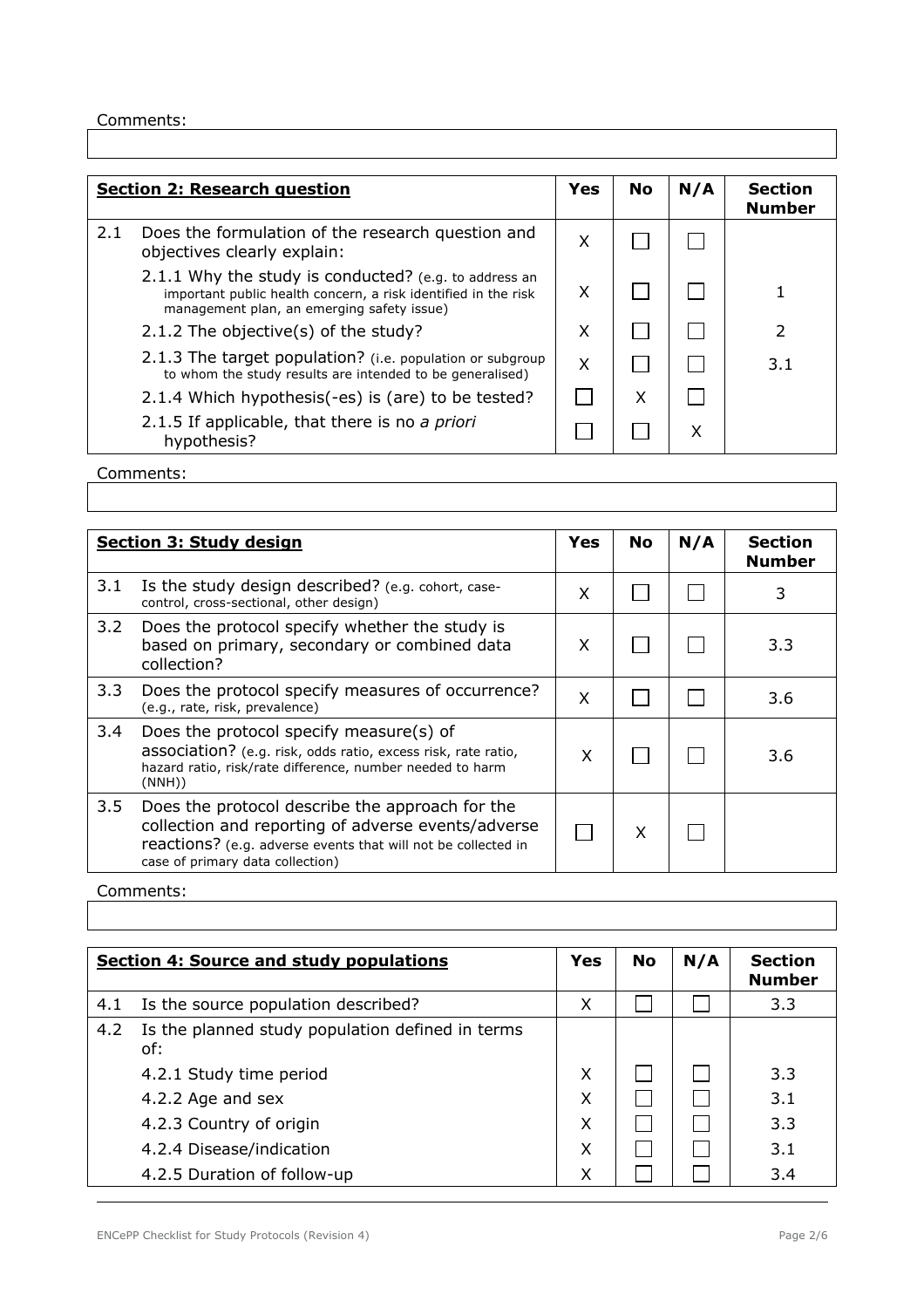|     | Section 4: Source and study populations                                                                                                          | Yes | <b>No</b> | N/A | <b>Section</b><br><b>Number</b> |
|-----|--------------------------------------------------------------------------------------------------------------------------------------------------|-----|-----------|-----|---------------------------------|
| 4.3 | Does the protocol define how the study population<br>will be sampled from the source population?<br>(e.g. event or inclusion/exclusion criteria) |     |           |     | <b>R</b> 1                      |

|     | <b>Section 5: Exposure definition and measurement</b>                                                                                                                                                    | Yes | <b>No</b> | N/A | <b>Section</b><br><b>Number</b> |
|-----|----------------------------------------------------------------------------------------------------------------------------------------------------------------------------------------------------------|-----|-----------|-----|---------------------------------|
| 5.1 | Does the protocol describe how the study exposure<br>is defined and measured? (e.g. operational details for<br>defining and categorising exposure, measurement of dose and<br>duration of drug exposure) | X   |           |     | 3.2                             |
| 5.2 | Does the protocol address the validity of the<br>exposure measurement? (e.g. precision, accuracy, use of<br>validation sub-study)                                                                        | X   |           |     | 3.2                             |
| 5.3 | Is exposure categorised according to time<br>windows?                                                                                                                                                    | X   |           |     | 3.4, 3.6.2,<br>3.6.3            |
| 5.4 | Is intensity of exposure addressed?<br>(e.g. dose, duration)                                                                                                                                             |     | X         |     |                                 |
| 5.5 | Is exposure categorised based on biological<br>mechanism of action and taking into account the<br>pharmacokinetics and pharmacodynamics of the<br>drug?                                                  |     | X         |     |                                 |
| 5.6 | Is (are) (an) appropriate comparator(s) identified?                                                                                                                                                      | X   |           |     | 3.2                             |

|     | Section 6: Outcome definition and measurement                                                                                                                                                                                    | <b>Yes</b> | No | N/A | <b>Section</b><br><b>Number</b> |
|-----|----------------------------------------------------------------------------------------------------------------------------------------------------------------------------------------------------------------------------------|------------|----|-----|---------------------------------|
| 6.1 | Does the protocol specify the primary and<br>secondary (if applicable) outcome(s) to be<br>investigated?                                                                                                                         | X          |    |     | 3.5                             |
| 6.2 | Does the protocol describe how the outcomes are<br>defined and measured?                                                                                                                                                         | X          |    |     | 3.4                             |
| 6.3 | Does the protocol address the validity of outcome<br>measurement? (e.g. precision, accuracy, sensitivity,<br>specificity, positive predictive value, use of validation sub-<br>study)                                            | X          |    |     | 8                               |
| 6.4 | Does the protocol describe specific outcomes<br>relevant for Health Technology Assessment?<br>(e.g. HRQoL, QALYs, DALYS, health care services utilisation,<br>burden of disease or treatment, compliance, disease<br>management) |            | X  |     |                                 |
|     | Comments:                                                                                                                                                                                                                        |            |    |     |                                 |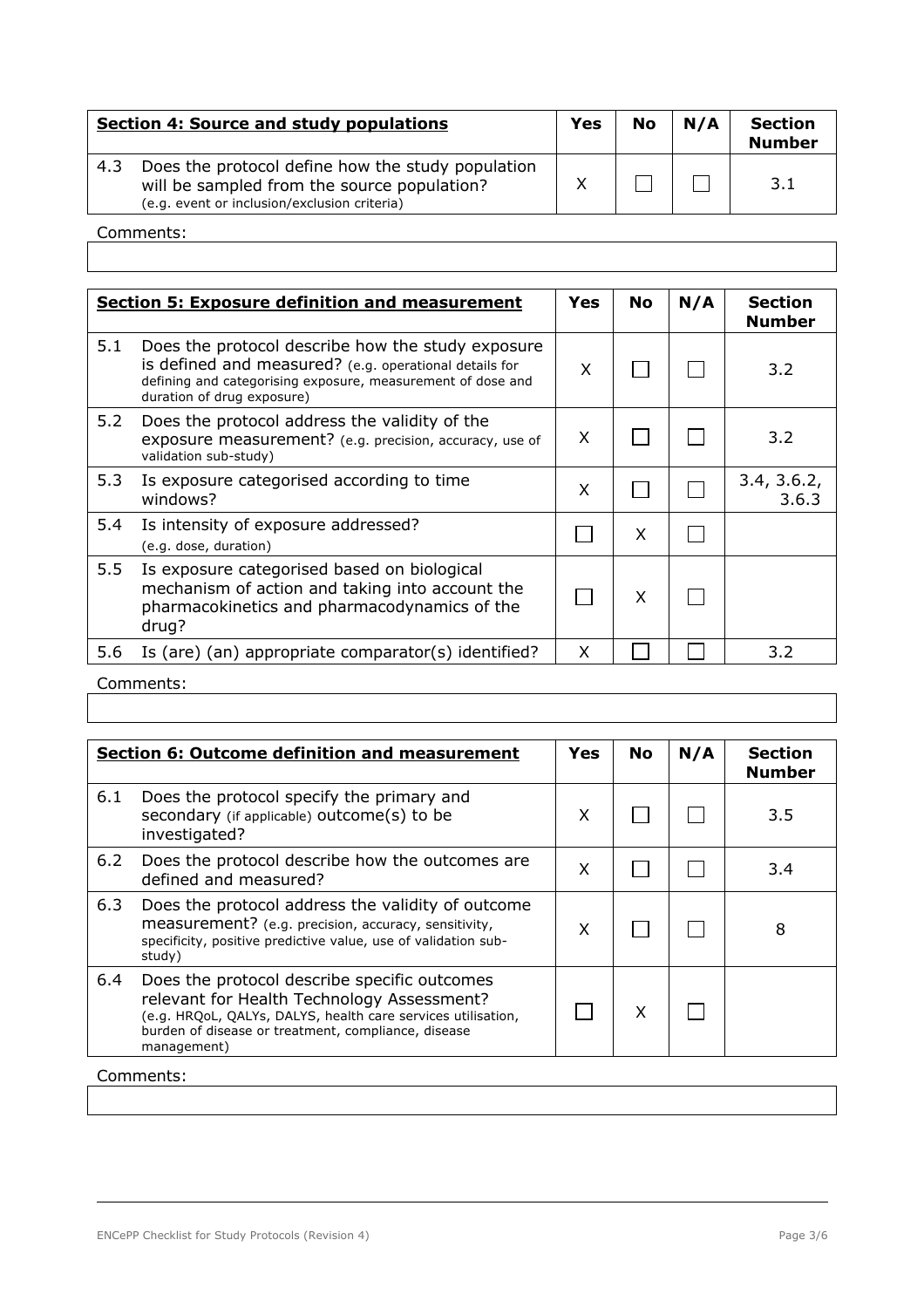|     | <b>Section 7: Bias</b>                                                                                                 | Yes | <b>No</b> | N/A | <b>Section</b><br><b>Number</b> |
|-----|------------------------------------------------------------------------------------------------------------------------|-----|-----------|-----|---------------------------------|
| 7.1 | Does the protocol address ways to measure<br>confounding? (e.g. confounding by indication)                             | X   |           |     | 3.7                             |
| 7.2 | Does the protocol address selection bias? (e.g.<br>healthy user/adherer bias)                                          | X   |           |     | 3.7.2                           |
| 7.3 | Does the protocol address information bias?<br>(e.g. misclassification of exposure and outcomes, time-related<br>bias) |     |           |     |                                 |

|      | <b>Section 8: Effect measure modification</b>                                                                                                              | <b>Yes</b> | <b>No</b> | N/A | <b>Section</b><br><b>Number</b> |
|------|------------------------------------------------------------------------------------------------------------------------------------------------------------|------------|-----------|-----|---------------------------------|
| -8.1 | Does the protocol address effect modifiers?<br>(e.g. collection of data on known effect modifiers, sub-group<br>analyses, anticipated direction of effect) |            |           |     | 3.8                             |

|     | <b>Section 9: Data sources</b>                                                                                                                                                 | Yes | <b>No</b> | N/A | <b>Section</b><br><b>Number</b> |
|-----|--------------------------------------------------------------------------------------------------------------------------------------------------------------------------------|-----|-----------|-----|---------------------------------|
| 9.1 | Does the protocol describe the data source(s) used<br>in the study for the ascertainment of:                                                                                   |     |           |     |                                 |
|     | 9.1.1 Exposure? (e.g. pharmacy dispensing, general<br>practice prescribing, claims data, self-report, face-to-face<br>interview)                                               | X   |           |     | 3.2, 3.3                        |
|     | 9.1.2 Outcomes? (e.g. clinical records, laboratory markers<br>or values, claims data, self-report, patient interview<br>including scales and questionnaires, vital statistics) | X   |           |     | 3.3                             |
|     | 9.1.3 Covariates and other characteristics?                                                                                                                                    | X   |           |     | 3.7                             |
| 9.2 | Does the protocol describe the information<br>available from the data source(s) on:                                                                                            |     |           |     |                                 |
|     | 9.2.1 Exposure? (e.g. date of dispensing, drug quantity,<br>dose, number of days of supply prescription, daily dosage,<br>prescriber)                                          | X   |           |     | 3.3                             |
|     | 9.2.2 Outcomes? (e.g. date of occurrence, multiple event,<br>severity measures related to event)                                                                               | X   |           |     | 3.3                             |
|     | 9.2.3 Covariates and other characteristics? (e.g. age,<br>sex, clinical and drug use history, co-morbidity, co-<br>medications, lifestyle)                                     | X   |           |     | 3.3                             |
| 9.3 | Is a coding system described for:                                                                                                                                              |     |           |     |                                 |
|     | 9.3.1 Exposure? (e.g. WHO Drug Dictionary, Anatomical<br>Therapeutic Chemical (ATC) Classification System)                                                                     | X   |           |     | Appendix                        |
|     | 9.3.2 Outcomes? (e.g. International Classification of<br>Diseases (ICD), Medical Dictionary for Regulatory Activities<br>(MedDRA))                                             | X   |           |     | Appendix                        |
|     | 9.3.3 Covariates and other characteristics?                                                                                                                                    | X   |           |     | Appendix                        |
| 9.4 | Is a linkage method between data sources<br>described? (e.g. based on a unique identifier or other)                                                                            | X   |           |     | 3.3                             |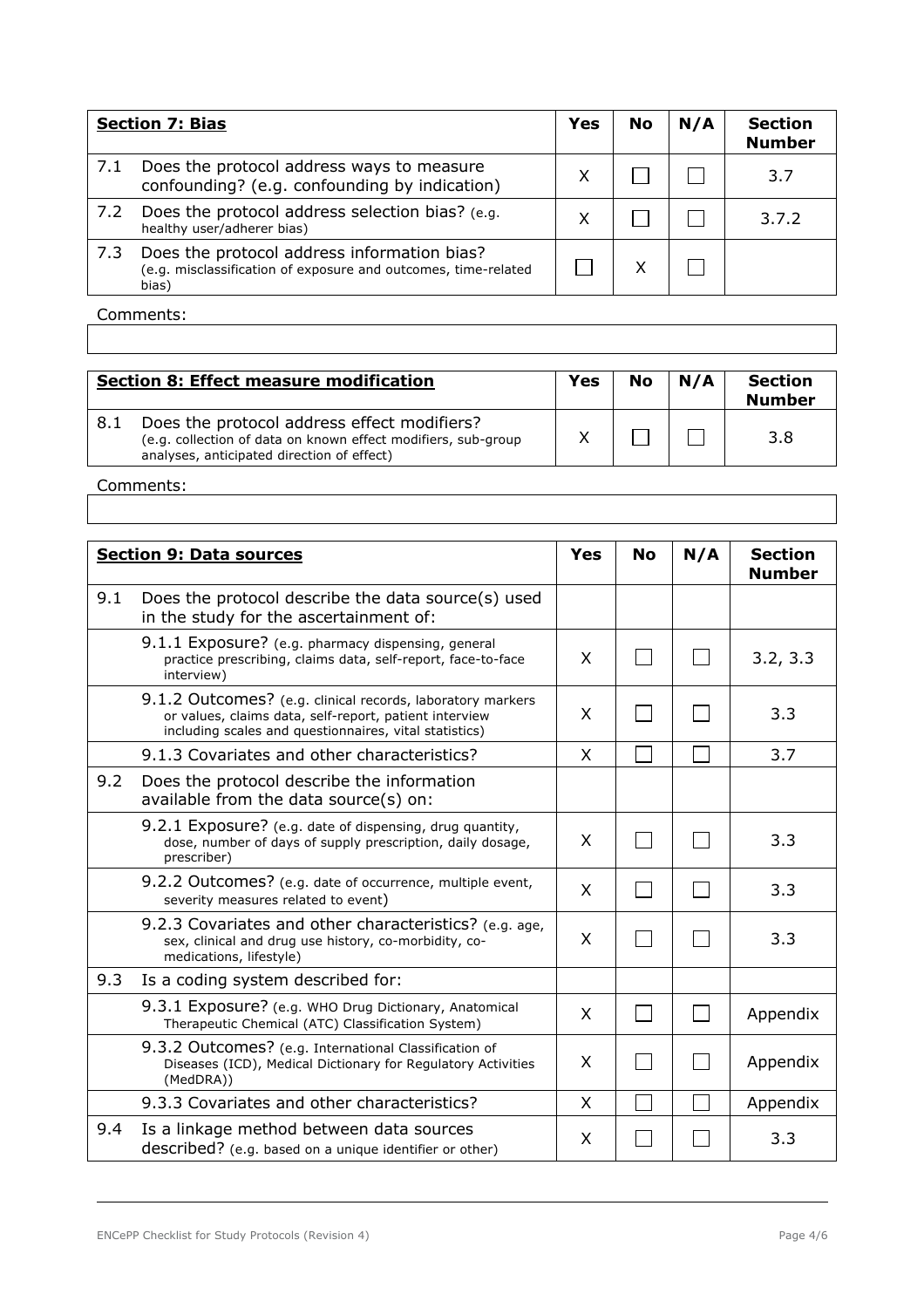| <b>Section 10: Analysis plan</b>                                                          | Yes | <b>No</b> | N/A | <b>Section</b><br><b>Number</b> |
|-------------------------------------------------------------------------------------------|-----|-----------|-----|---------------------------------|
| 10.1 Are the statistical methods and the reason for their<br>choice described?            | X   |           |     | 3.6                             |
| 10.2 Is study size and/or statistical precision estimated?                                |     | X         |     |                                 |
| 10.3 Are descriptive analyses included?                                                   | X   |           |     | 3.6                             |
| 10.4 Are stratified analyses included?                                                    | X   |           |     | 3.6                             |
| 10.5 Does the plan describe methods for analytic control<br>of confounding?               | X   |           |     | 3.7                             |
| 10.6 Does the plan describe methods for analytic control<br>of outcome misclassification? |     | X         |     |                                 |
| 10.7 Does the plan describe methods for handling<br>missing data?                         |     | X         |     |                                 |
| 10.8 Are relevant sensitivity analyses described?                                         | X   |           |     | 3.6.2, 3.6.3                    |

Comments:

| Section 11: Data management and quality control                                                                                                                 | Yes | <b>No</b> | N/A | <b>Section</b><br><b>Number</b> |
|-----------------------------------------------------------------------------------------------------------------------------------------------------------------|-----|-----------|-----|---------------------------------|
| 11.1 Does the protocol provide information on data<br>storage? (e.g. software and IT environment, database<br>maintenance and anti-fraud protection, archiving) |     |           |     |                                 |
| 11.2 Are methods of quality assurance described?                                                                                                                | χ   |           |     |                                 |
| 11.3 Is there a system in place for independent review<br>of study results?                                                                                     |     |           |     |                                 |

Comments:

| <b>Section 12: Limitations</b>                                                                                                                                                                      | Yes | <b>No</b> | N/A | <b>Section</b><br><b>Number</b> |
|-----------------------------------------------------------------------------------------------------------------------------------------------------------------------------------------------------|-----|-----------|-----|---------------------------------|
| 12.1 Does the protocol discuss the impact on the study<br>results of:                                                                                                                               |     |           |     |                                 |
| 12.1.1 Selection bias?                                                                                                                                                                              | Χ   |           |     | 3.7.2                           |
| 12.1.2 Information bias?                                                                                                                                                                            |     | X         |     |                                 |
| 12.1.3 Residual/unmeasured confounding?<br>(e.g. anticipated direction and magnitude of such biases,<br>validation sub-study, use of validation and external data,<br>analytical methods).          | x   |           |     | 3.7                             |
| 12.2 Does the protocol discuss study feasibility?<br>(e.g. study size, anticipated exposure uptake, duration of<br>follow-up in a cohort study, patient recruitment, precision of the<br>estimates) | x   |           |     | 3.3                             |